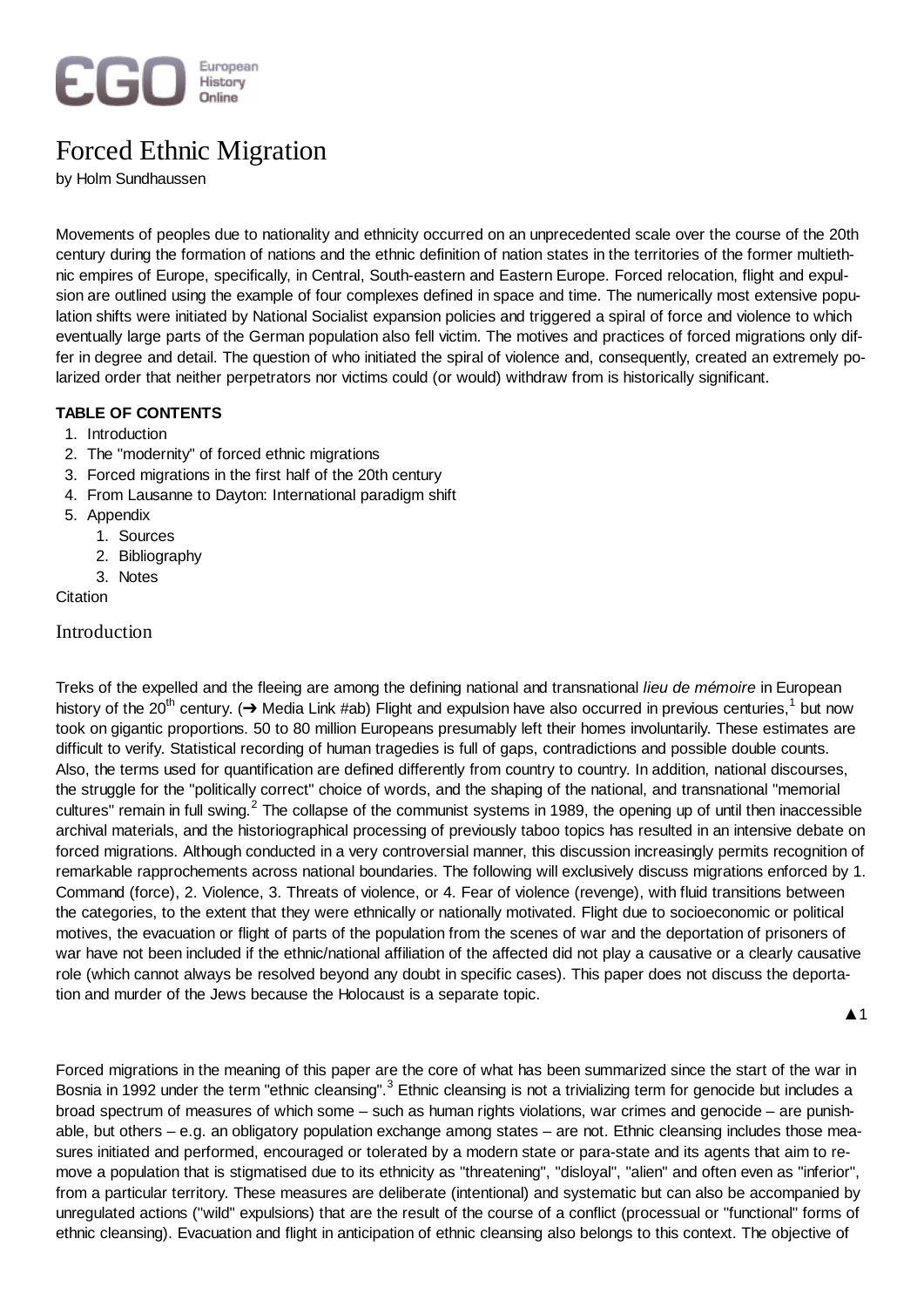ethnic cleansing is not primarily genocide but a territorial removal of the ethnically "alien" and "hostile" population group(s) to cause the territory of the state, the constitutive people and "the people's soil" to coincide. The engine of this type of forced migration is always excessive national and ethnic portrayals of the enemy. Usually national or ethnic minorities in states that strive for ethnic and national homogeneity are affected.<sup>4</sup> Forced migrations occur especially where the "Us" group of actors considers itself to be a community of descent and parts of its actual or claimed territory are inhabited by population groups who do not belong to this "Us" group or titular nation. Security arguments (prevention of separatist movements or repulsion of irredentist ambitions of a neighbouring state) play as much a role in this as revenge for suffered injustice or the redistribution of assets, societal resources and opportunities.

The "modernity" of forced ethnic migrations

The dramatic increase of forced ethnic migrations in 20th century Europe, or their modernity, has four causes:

1. In previous centuries, the ethnic affiliation of persons only played a subordinate or no role for the mass of the population (likewise for the rulers), especially since the criteria for affiliation to a large group (language, religion, settlement area, shared past, descent or a combination of several criteria) were often unclear or contradictory. In the always thinly settled areas of Eastern Europe, many rulers and owners of large territories deliberately introduced outsiders from the Middle Ages through to the 19th century to improve their territories and often granted them privileges. Only during the course of forming nations and nation states in the 19th and 20th centuries, the accompanying processes of inclusion and exclusion, and the striving for "definiteness" did ethnicity come to play the outstanding role that was attributed to it in the 20th century at the latest. People who could not be unambiguously classified in ethnic/national terms or changed their self-designation – which was normal in previous centuries – now became a problem. The modern sciences (especially biology, physical anthropology, genetics, ethnography/ethnology) and the race theories ( $\rightarrow$  Media Link #ad), which had spread since the late 19th century, have pushed ahead the classification of people according to ethnicities, nations and races as well as "ethnic engineering".<sup>5</sup> In the pre-modern period, entire population groups were affected by expulsion, forced resettlement or flight, but usually not due to their ethnicity (which was in any case difficult to define). Rather, the reasons were religious (e.g., Jews ( $\rightarrow$  Media Link #ae), Moriscos, Hutterites, Huguenots) or due to actual or presumed disloyalty toward the ruler or as part of a settlement policy.

2. The crisis and decay of the great multi-ethnic empires in Europe (Ottoman empire, Habsburg monarchy, Tsarist Russia and the German empire) initiated a series of state formations: The political map of large parts of Europe was rearranged with reference to the right of peoples to self-determination according to "nation state" and ethnographic criteria. If all border changes of the 20th century are entered into a map, it is immediately noticeable that an area in the middle of Europe – between Western Europe and the compact Russian settlement area – is more strongly characterized by major boundary shifts than all other parts of the continent.  $\rightarrow$  Media Link #ah) In territories with an ethnically mixed population or with a population that (still) has not developed an ethnic, let alone, a national awareness and, for example, defines itself according to religion/confession or region, the right of self-determination unfolded its "dark" – and often little noted – side. It caused politicians and their scientific "aids" (ethnographers, linguists, historians) to "hide" or let "disappear" the existence of an ethnically different or differentiated population in a particular territory. Ethnic incorporation (against the will of the affected), expulsion, motivation to flight and mass murder developed into important instruments when enforcing nationally homogeneous territories.

Ÿ4

 $\triangle$ 3

 $\triangle$  2

3. The wars characterizing Europe in the 20th century were wars of mass destruction. The concept of the "contained war of states", which was developed after the Thirty Year War, broke down in the 20th century even though the Hague Convention respecting the Laws and Customs on War and Land of 1907 entrenched the differentiation between combatants and civilians in international law. The concept of the people's war, which has been advancing since the French Revolution with "levée en masse  $(\rightarrow$  Media Link #ai)", the ethnification of wars and, finally, the development of weapons of mass destruction promoted the transformation of "classical" warfare. The ethnification of the "people's war" resulted in not just understanding the opposing army as the party waging war but also the entire "alien" population.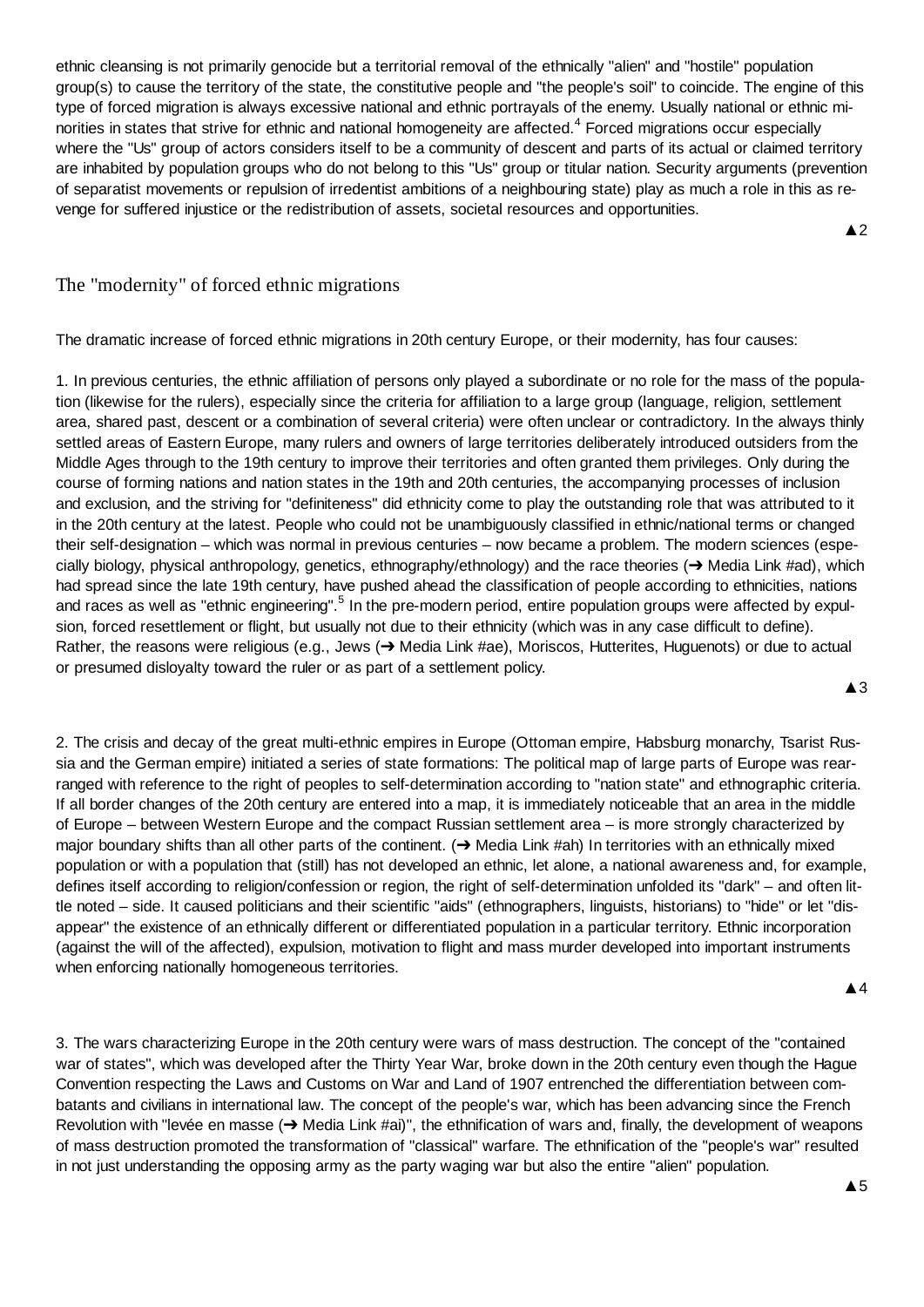4. The great dictatorships of 20th century Europe – National Socialism and Stalinism – have ruthlessly abused ethnic concepts to impose their rule by force and found many imitators. The power apparatus required for this purpose was also a product of modernism.

**▲6** 

The discussion to this point has not only intended to state the reasons for the clustering of ethnically motivated forced migration in the 20th century, but also to provide primary evidence of those parts of Europe that were particularly affected by it. Although forced ethnic migration has occasionally occurred in other parts of the Continent (e.g. in Alsace, which was fought over by Germany and France after the First World War, during the Nazi occupation and after the Second World War), most ethnic cleansings have occurred in eastern Central Europe, in South-eastern Europe and Eastern Europe (including the Asian parts of Russia and the Soviet Union), in other words, on the soil of the former multi-ethnic empires.<sup>6</sup> These areas experienced a specific form of nation and nation state formation. In France, nation formation occurred in the context of an established state and the existing state or political community constituted an important reference point of collective identity formation (state into nation). However, nation builders without a state of their own or a state that was still young and fragile needed to refer to other community-lending criteria (nation into state). "Volkstum", the concept of an imagined community based on common descent and "culture", was particularly popular.<sup>7</sup> As a result, ethnicity became the constitutive element of nation state formation in the central and eastern part of the continent. "Das Volk wurde als ethnische Gemeinschaft begriffen. Auch der Begriff der 'Staatsangehörigkeit', der an sich ohne jede ethnische Dimension ist, erhielt eine Einfärbung in Richtung auf die 'Volkszugehörigkeit'."<sup>8</sup> This new orientation was pregnant with consequences. Already in 1855 a vocal representative of German nationalism, Paul Anton de Lagarde (actually Bötticher, 1827–1891) (→ Media Link #aj), declared:

**A7** 

Es ist zweifellos nicht statthaft, dass in irgendeiner Nation eine andere Nation bestehe; es ist zweifellos geboten, diejenigen welche ... jene Dekomposition befördert haben, zu beseitigen: Es ist das Recht jedes Volkes, selbst Herr auf seinem Gebiet zu sein, für sich zu leben, nicht für Fremde. $9$ 

The German nation was a remarkable product of such constructions. After the founding of the empire, it consisted of two components: The *Reichsdeutsche* ("Reich-Germans") within the empire and the *Auslandsdeutsche* ("German expatriates") outside. In the interwar period, the term *Volksdeutsche* ("ethnic Germans") established itself for Germans living in other countries, meaning those (groups of) persons who were considered German due to "blood" and descent even if their German national awareness was only in *statu nascendi*. <sup>10</sup> Therefore, *Volkstumsforschung* ("ethnicity research") and folktales experienced an astonishing popularity in Germany and many other European countries.<sup>11</sup> Descent is an extremely rigid criterion for inclusion and exclusion since descent (as opposed to language, religion and identification with a political community) cannot be chosen or changed. A person is either one of "us" by descent or not one of "us" *tertium non datur*. It is neither possible to enter the community of descent nor to leave it. However, since the presumed common descent from large groups that is projected far into the past cannot be proven or refuted (even the *Ariernachweis* ["certificate of Aryan descent"] of the Nazis was mere patchwork), the floodgates to manipulation were opened in two ways: 1. Groups of persons could belong to the community of descent even if they do not belong according to the evidence of their language, religion or culture. The presumed descent makes it possible: Allegedly, the respective ancestors "lost" their "true" language or their "original" culture.<sup>12</sup> Since this was considered a violation against the "natural order", the affected groups needed to be "returned" to their "true ethnicity", e.g. through "re-education", forced conversion, language change and/or name change.<sup>13</sup> If they offered "resistance", they were "traitors" and were treated as such.<sup>14</sup> 2. A state could also have resident population groups that were deliberately excluded from the ethnically defined titular nation (especially Jews and Balkan Muslims)<sup>15</sup> or did not allow the latter to include it ("assimilate"). Therefore, these groups were experienced as "alien" and a "threat". The results were endless "ethnicity struggles", <sup>16</sup> including their accompanying symptoms: forced assimilation, ethnically motivated forced resettlements, expulsions and flows of refugees.

Forced migrations in the first half of the 20th century

Overall, four major complexes of forced ethnic migrations (without claim to completeness) defined by space and chronology can be differentiated in 20th century Europe. All occurred with some restrictions in the context of wars: 1.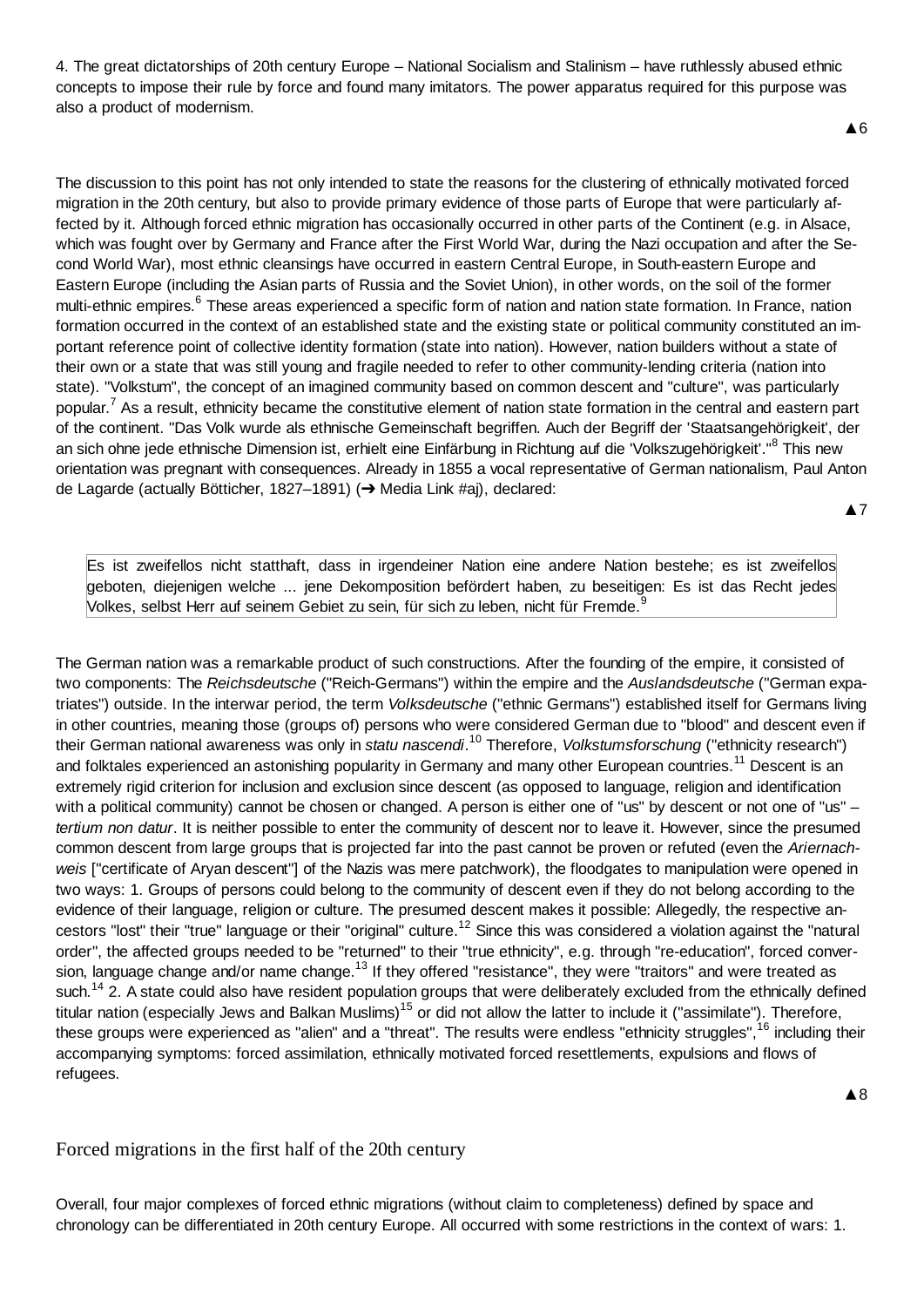The Balkans and Asia Minor from before the start of the Balkan Wars of 1912/1913 to the signing of the Greek-Turkish Convention of Lausanne in 1923; 2. The Soviet Union in the 1930s and the 1940s; 3. The region between the Baltic Sea and Black Sea during and after the Second World War (1939 to about 1950), and 4. Yugoslavia and its successor states from 1991 to 1999. In addition to the forced migrations, there were formally (more or less) voluntary migrations (option right, emigration), which also succumbed to ethnic and national imperatives.<sup>17</sup> Since it is impossible for a survey to treat all forced migrations, this article is limited to a selection.

**▲**9

The start-up of the forced migrations in the 20th century was provided by the Balkan Wars of 1912/1913,  $\rightarrow$  Media Link #al) during the course of which ethnic cleansing on a large scale (forced rebaptism, forced name changes, expulsions and massacres) occurred that were fragmentarily documented by an international commission of observers from the Carnegie Foundation.<sup>18</sup> The first internationally supported agreements on so-called population exchange followed. *So-called* population exchange because the quantitatively most significant agreement of these years – between Greece and Turkey in January 1923 – did not just initiate a new resettlement wave but also retroactively "legalized" the already completed flows of refugees and expulsions.<sup>19</sup> There could be no question of an orderly resettlement. The plan to "unmix" the ethnic aggregate in a disputed region by exchanging minorities had already appeared a decade before the Lausanne agreement in a supplementary protocol to the peace agreement of 29 September 1913 between the Ottoman Empire and Bulgaria. It was the first interstate agreement in modern European history that provided for a population transfer between two states (but on a *formally* voluntary basis and limited to the inhabitants of border areas). Therefore, it went far beyond the option right entrenched in previous agreements. By contrast, the Greek-Turkish agreement of 1923 had a coercive character and extended to the entire respective state – with a few precisely defined exceptions relating to Orthodox Christians in Istanbul and Muslims in West Thrace.<sup>20</sup> To the extent that the affected persons had not already fled by 1922 during the final phase of the Greek-Turkish war (such as the majority of Greeks in Asia Minor), they were resettled by coercion.

 $\triangle$  10

The Treaty of Lausanne, which was negotiated under the auspices of the newly founded League of Nations, was another innovation in international law that was accepted (though with a bad conscience) as the *ultima ratio* for "solving" interstate conflicts. It served later actors, Adolf Hitler (1889–1945) (→ Media Link #am) as well as Winston Churchill (1874–1965) ( $\rightarrow$  Media Link #an), as a precedent and example.<sup>21</sup> About 1.3 million Orthodox believers ("Greeks"), some of whom could not speak Greek, as well as almost 400,000 Muslims (of different linguistic and ethnic affiliations) lost their homes and previous citizenships. "Ever since the expulsion from Eden", a British geographer wrote in 1925, "man has been trekking, and folk wanderings are the roots of his history; but with 1922 began what may fairly be called history's greatest, most spectacular trek: the compulsory intermigration of two million Christians and Moslems across the Aegean Sea."<sup>22</sup> Overall, the victims of the flight and expulsion waves from 1912 to 1923 add up to two or three million people (especially Greeks, Turks, Bulgarians and Macedonians).

 $\blacktriangle$  11

The forced migrations in the Soviet Union of the 1930s and 1940s initially occurred in the context of Bolshevik "nationbuilding" and the forced restructuring of economy, society and culture.<sup>23</sup> In Transcaucasia, the Northern Caucasus and Central Asia, the gigantic "Modernization Concept" of the Bolsheviks encountered the massive resistance of the native population. Josef Stalin (1879–1953) and his comrades perceived this as the resistance of the nationalities conceptualized by him and punished it with mass deportations. Ethnic minorities in border areas and those that had a "home country" beyond the borders came into the visors of mass persecutions and were "prophylactically" resettled by force to Siberia or into the interior. The members of the respective national elites and wealthy peasants were deported east between December 1939 and June 1941 from the territories that the Soviet Union incorporated after the Ribbentrop-Molotov Pact of 1939 (the Baltic states, Eastern Poland, Bessarabia, northern Bukovina). (→ Media Link #ao)

**▲12** 

After Hitler Germany's attack on the Soviet Union, this policy escalated and resulted in the deportation of entire peoples and the dissolution of their autonomous republics and territories. During the summer and fall of 1941 the Soviet leadership deported the German population from the European part of the Soviet Union and the Caucasus to Central Asia and Siberia to prevent a feared collaboration with the German army. According to the data collected by the geographer and historian Pavel Polian, the total number of those deported for "prevention" in 1941/1942 was about 1.2 million, of these more than 900,000 were Germans (among them 440,000 Volga Germans). Men and childless women were drafted into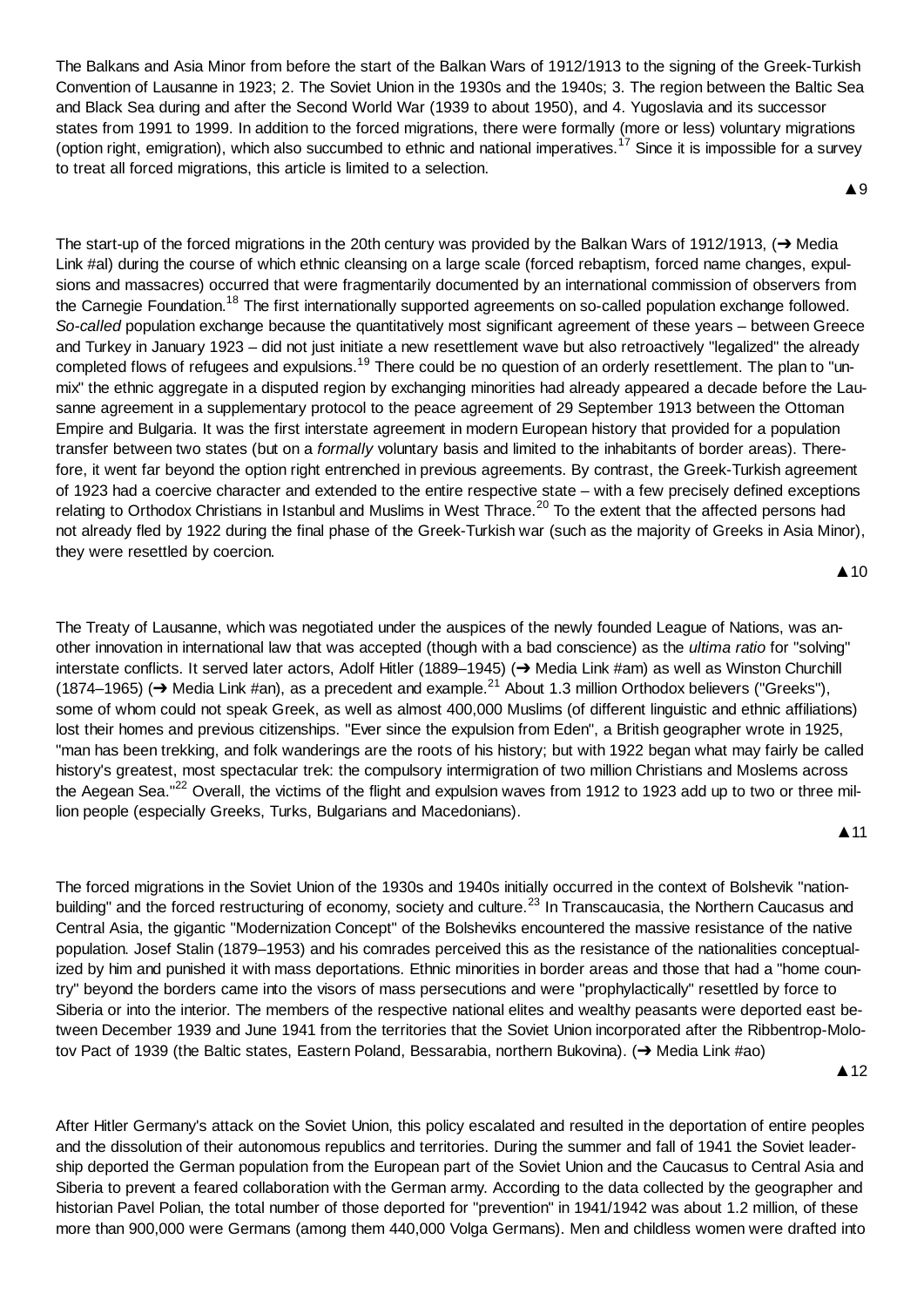the so-called labour army; the remainder of the population was locked up in "special settlements" and were declared to have lost their rights as citizens.<sup>24</sup> In the years 1943–1944 about one million members of other Caucasian and Turkicspeaking ethnicities who were classified as "unreliable", among them 412,500 Chechens, more than 190,000 Crimean Tatars and about 100,000 Kalmyks, followed, so that the number of ethnically classified deportations rose to about 2.3 million. About a third died during the transport and the first years in the destination areas. With the advance of the Red Army, the number of those affected once again increased: Apart from political opponents (members of the anti-communist resistance movements) and "class enemies" (for example, in the Ukraine, the Baltic states and Bessarabia), especially Germans in the conquered and Soviet-controlled territories (e.g. in East Prussia and Silesia, but also in Romania and Hungary) became victims of the persecution measures that consisted of deportation for forced labour into the Soviet Union and/or forced resettlement – unless they had fled in time. In 1945, the Soviet Union finally agreed on a population exchange with Poland according to the Lausanne "model": 1.5 million Poles from the Soviet Union and the former Polish eastern territories were "exchanged" against about 520,000 Ukrainians, Belarusians and Lithuanians. In the following year, a similar (though quantitatively less weighty) agreement was concluded with Czechoslovakia.

▲13

The period of the most extensive forced ethnic migrations ever in the history of Europe already began with the German attack on Poland in September of 1939. In his Reichstag speech of 6 October 1939, Adolf Hitler demanded that a "reordering of the ethnographic situation" in occupied Poland be immediately brought about by resettlement. The "Germanisation of Poland", already promoted in 1875 by the previously quoted Paul de Lagarde, could now take on a concrete form. Subsequently – and parallel to the broadening of the war – a series of repeatedly revised plans and designs for the Germanisation and colonisation of parts of eastern Central and Eastern Europe that were combined under the heading *Generalplan Ost* ("General Plan East") were created under the leadership of the agronomist Konrad Meyer (1901–1973) ( $\rightarrow$  Media Link #ap) of the Friedrich-Wilhelm University in Berlin.<sup>25</sup> Heinrich Himmler (1900–1945) ( $\rightarrow$  Media Link #aq), the SS leader and *Reichskommissar für die Festigung des deutschen Volkstums* ("Reich Commissar for the Strengthening of Germandom"), was responsible for the implementation. It never became possible to put into practice this monstrous programme, which provided according to various versions for the removal of 25 to 31 million people of "alien ethnicity" and "alien race" from their homes and the resettlement of 5.6 to 12.2 million Germans, "ethnic Germans" and "Germanised persons". However, the first measures for Germanising the conquered territories were already taken in late 1939. Initially, about 800,000 Jews and Poles were deported from the "annexed eastern territories" in Poland to make room for "German east settlers".  $\leftrightarrow$  Media Link #ar) These were mostly members of "ethnic German splinter groups", who were (forcibly) resettled from Estonia, Latvia, Galicia, Volhynia, Rumania, the Northern Bukovina and Bessarabia as well as eventually from Lithuania based on bilateral agreements.<sup>26</sup> ( $\rightarrow$  Media Link #as) As a result, *Volksdeutsche* had become a mere cipher for manipulation that could be pushed back and forth at will. After the German attack on the Soviet Union in the summer of 1941 and the increasing radicalisation of the war, Germanisation and conquest of new living space (*Lebensraum*) continued on a grand scale in the East. The eastern campaign was perceived as a war of ideological worldviews and race-biological annihilation. Initially, the economic exploitation of the conquered territories and their people by forced labour stood in the foreground. About 2.5 million Soviet citizens were deported to Germany for forced labour. The Jewish population (about 2.1 million) and the Soviet leadership were systematically murdered. Millions of Jews, Poles, Russians and other population groups in eastern Central Europe and Eastern Europe became victims of the Nazi settlement and annihilation policies. In the states of South-eastern Europe occupied by Germany or allied to it, many population groups were forcibly resettled, expelled or driven into flight due to their ethnicity.<sup>27</sup>

**▲14** 

With Germany's defeat, the direction of the great forced migrations became reversed. Flight, expulsion and resettlement now proceeded from east to west: for example, from the parts of Poland conquered by the Soviet Union to Poland and from Poland into the occupied zones of Germany. Already during the war the British Prime Minister Churchill spoke for a "westward shift" of Poland and an "untangling" of territories of mixed nationality. He repeatedly invoked the "successful" Lausanne model of 1923 in the process.<sup>28</sup> At the Potsdam Conference the "Great Three" (Churchill, Stalin and Truman) announced in their Final Protocol of 2 August 1945 that they "recognize that the transfer to Germany of German populations, or elements thereof, remaining in Poland, Czechoslovakia and Hungary, will have to be undertaken." ( $\rightarrow$  Media Link #at) This resettlement was to proceed in an "orderly and humane manner". The governments of Poland, Czechoslovakia and Hungary were requested to stop further expulsions ("wild" expulsions) until the Allied Control Council for Germany had agreed on a just distribution and pace of the expulsions. The great majority of the German population in these three countries and Yugoslavia lost its homes towards or after the end of the war. Some fled or were evacuated, others fell victim to "wild" expulsions and retaliation, while the rest were forcibly resettled (sometimes for a repeated time). ( $\rightarrow$  Media Link #au) 12 to 14 million people were affected, of whom many did not survive the hard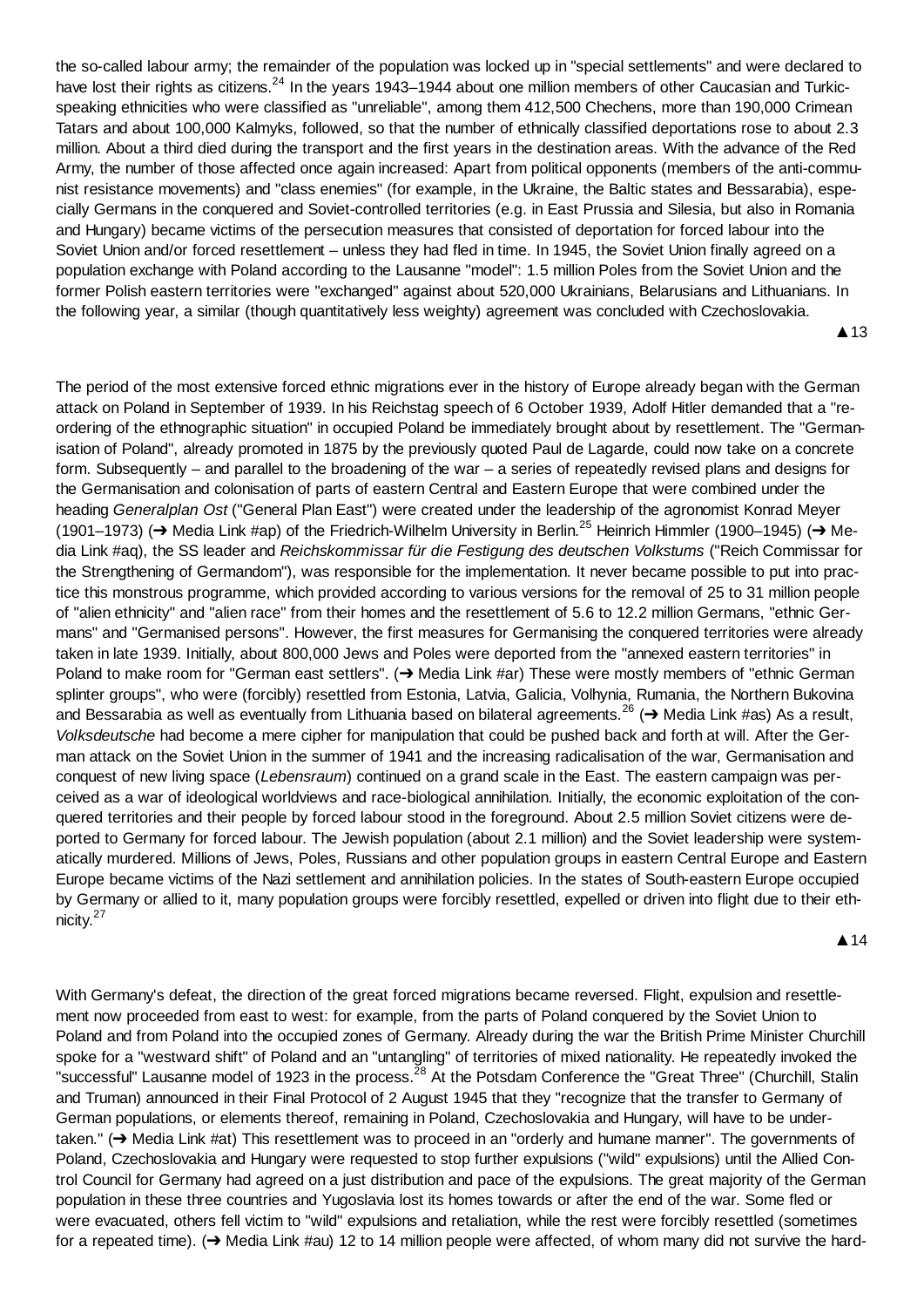ships.<sup>29</sup> They have justifiably been called "Hitler's last victims".<sup>30</sup> In the territory of Poland alone (within the boundaries before the Second World War), more than 20 million people of various nationalities (but especially Germans and Poles) are estimated to be caught up in the machinery of forced ethnic migration.

**▲**15

# From Lausanne to Dayton: International paradigm shift

After the end of the third wave of forced migrations, war, mass murder and expulsion seemed to have definitively become a thing of the past – at least in Europe. Therefore, the international public reacted with all the more shock to the ethnic cleansing in the former Yugoslavia (1991–1999). The Serbo-Croatian war in Croatia, which lasted with interruptions from 1991 to 1995, the Serbian-Muslim-Croatian war in Bosnia (1992–1995) and the ethnic cleansing in Kosovo (in the second half of the 1990s) developed into ethnic wars *par excellence,* but not in the sense of causing the war, for it was not "atavistic hatred" between the peoples of Yugoslavia.  $\rightarrow$  Media Link #av) Rather, stoking of national threat scenarios, the revitalisation of old propagandistic images from the Second World War, and unbridled hate campaigns prepared the ground for the wars. However, once violence had started (as a rule by paramilitary gangs and "special units"), it created a new order and split the population into ethnonational conflict parties. About 150,000 to 180,000 people became the victims of these orgies of violence and 3 to 4 million people were driven out or fled. In Bosnia-Herzegovina alone, 2.3 to 2.5 million of the original 4.4 million inhabitants lost their homes through flight, expulsion or mass murder (in the first place Bosnian Muslims/Bosniaks, but also Bosnian Serbs and Croats). The genocide of about 8,000 Bosniaks near Srebrenica in July 1995 marked the climax of ethnic cleansing.

**A** 16

The understanding between Croats and Bosniaks, which came about under American pressure, the successes of the Croatian offensive against the "Serbian Republic of Krajina" in Croatia and NATO's air raids, which were taken up after long hesitation, forced the Serbs, who were initially militarily superior in Bosnia and at times controlled almost 70 percent of Bosnia-Herzegovina's territory, to give in. On 1 November 1995 the president of Bosnia-Herzegovina, Alija Izetbegović (1925–2003) (→ Media Link #aw), the president of Croatia, Franjo Tudjman (1922–1999) (→ Media Link #ax), and Serbia's president, Slobodan Milošević (1941–2006) (→ Media Link #ay), met on the US air force base Wright Patterson in Dayton/Ohio to agree on a final peace for Bosnia-Herzegovina based on already existing plans and under strong pressure from the American negotiator Richard Holbrooke (1941–2010) ( $\rightarrow$  Media Link #az). The negotiations were completed on 21 November and the Dayton Accord was officially signed on 14 December 1995 in Paris. In Appendix 7 of the framework agreement, the parties to the agreement committed themselves as much as possible to reverse ethnic cleansing and to enable refugees and displaced persons to return to their home areas, to restore former property rights or, where this is not possible, to compensate them appropriately.<sup>31</sup>

#### **▲17**

With this, the international community underwent a fundamental paradigm change 73 years after Lausanne. The "logic" of Lausanne rested on the assumption that the ethnic/religious heterogeneous settlement structure in parts of Anatolia and the attached national irredentisms were the cause of the Greek-Turkish war. The cause of the war was to be eliminated by "unmixing" the agglomerations. In fact, the Greek *Megali idea* (the "Great Idea"), that is the vision of a "Greece of the two continents and five seas" or the idea of a restoration of the Byzantine Empire was definitively carried to the grave at Lausanne, allowing the Greek-Turkish relationship to relax during the 1930s. The price was paid by the traumatised refugees and forcibly displaced persons. But why was the logic of Lausanne, which was shared beyond the Second World War by many, very different political actors, given up in the Dayton Accord? Decisive was the repeated international condemnation of expulsions since the Nuremberg War Crimes Trials,<sup>32</sup> the reports on ethnic cleansing and the worldwide distributed images of terror from former Yugoslavia, which strengthened in large segments of the public in Europe, the USA and other states the determination to no longer accept facts created by ethnic cleansing (at least not in Europe). Regardless of the fact that the wars in former Yugoslavia were interpreted by many observers as an expression of "atavistic" animosity between peoples, the "humanitarian logic" prevailed that "unmixing" cannot be accepted as a means for solving ethnonationally associated conflicts. At this point, one can only speculate on the success of the paradigm shift. $33$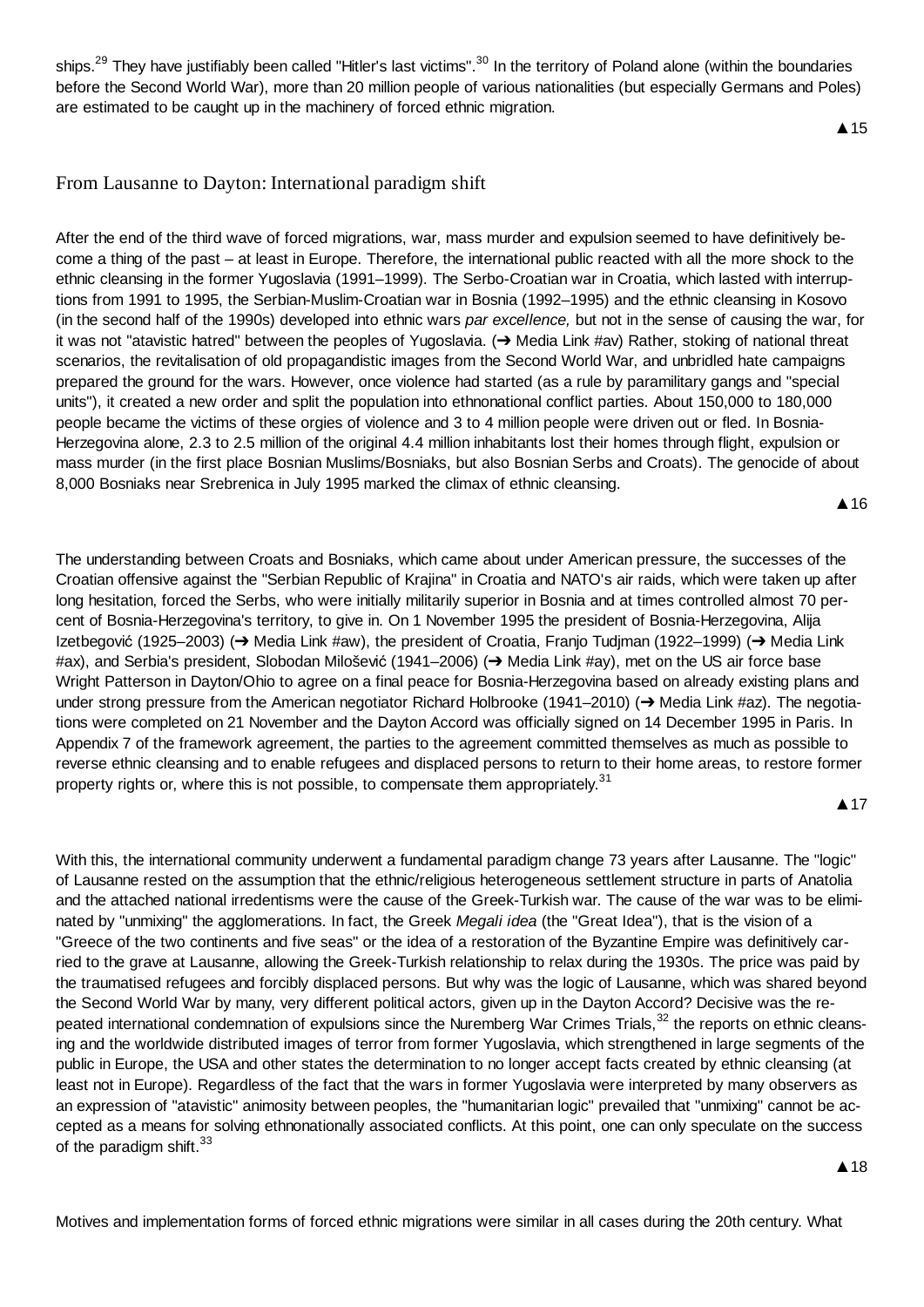changed were the national or ethnic labels of the affected and the actors. Sometimes it was Greeks and Turks, sometimes Germans, Poles and Russians, sometimes Hungarians, Slovaks and Czechs, sometimes Croats, Serbs, Albanians, Bosnians etc. In Central, South-eastern and Eastern Europe there is hardly a nation or ethnic group whose members were not in one or another form and to one or another extent forced to leave their home during the course of the 20th century. They were forcibly resettled, expelled or fled because they belonged to a particular nation or nationality or were allotted to it, regardless of individual incrimination. The cause was always an absolutising of the nation and the associated stereotypes of oneself and others, which especially in times of crisis and war darkened the mutual patterns of perception and images of enemies to unrecognisability. The threat scenarios stoked by intellectuals and politicians created outward delimitation and inward solidarisation. They created a group thought that only few in the camp of the perpetrators and the camp of the victims could escape. At times, perpetrators became victims and victims became perpetrators. Nevertheless, it is historically wrong to place perpetrators who became victims and victims who became perpetrators on the same level because this neutralizes cause and effect. Violence begets violence as well as an extremely polarised new order that did not exist beforehand and comes to determine action. Therefore, the question of who set the spiral of violence in motion and in whose name is historically always decisive. For, once it has been set in motion, it generates its own dynamic that forces its destructive logic on all the affected alike (perpetrators and victims), dooming also those as well who are not among its originators.

▲ 19

#### Holm Sundhaussen, Berlin

#### Appendix

Sources

Borodziej, Włodzimierz et al. (ed.): "Unsere Heimat ist uns ein fremdes Land geworden...": Die Deutschen östlich von Oder und Neiße 1945–1950: Dokumente aus polnischen Archiven, Marburg an der Lahn 2000–2004, vol. 4.

Carnegie Report: Report of the International Commission to Inquire into the Causes and Conduct of the Balkan Wars, Washington, DC 1914 (new edition with title: The Other Balkan Wars, Washington, DC 1993).

Chater, Melville: History's Greatest Trek: Tragedy Stalks Through the Near East as Greece and Turkey Exchange Two Million of Their People, in: National Geographic Magazine XLVIII (1925), No. 5, p. 533–577.

Convention Concerning the Exchange of Greek and Turkish Populations: Die Lausanner-Vereinbarung, Lausanne, 13. Januar 1923, in: Themenportal Europäische Geschichte (2006), URL: http://www.europa.clio-online.de/2006/Article=26 [12/07/2010].

Ferenc, Tone (ed.): Quellen zur nationalsozialistischen Entnationalisierungspolitik in Slowenien 1941–1945, Maribor 1980.

The General Framework Agreement for Peace in Bosnia and Herzegovina: Das Dayton-Abkommen von 1995, Paris, 14. Dezember 1995, in: Themenportal Europäische Geschichte (2006), URL: http://www.europa.clio-online.de/2006/Article=27 [12/07/2010].

Madajczyk, Czeslaw (ed.): Vom Generalplan Ost zum Generalsiedlungsplan: Dokumente, Munich 1994.

Spieler, Silke (ed.): Vertreibung und Vertreibungsverbrechen 1945–1948: Bericht des Bundesarchivs vom 28. Mai 1974: Archivalien und ausgewählte Erlebnisberichte, Bonn 1989.

Schieder, Theodor (ed.): Dokumentation der Vertreibung der Deutschen aus Ost-Mitteleuropa. Bonn 1953–1961, vol.  $1 - 5$ :

vol. 1: Die Vertreibung der deutschen Bevölkerung aus den Gebieten östlich der Oder-Neiße, 1953;

vol. 2: Das Schicksal der Deutschen in Ungarn, 1956;

vol. 3: Das Schicksal der Deutschen in Rumänien, 1957;

vol. 4: Die Vertreibung der deutschen Bevölkerung aus der Tschechoslowakei, 1957;

vol. 5: Das Schicksal der Deutschen in Jugoslawien, 1961.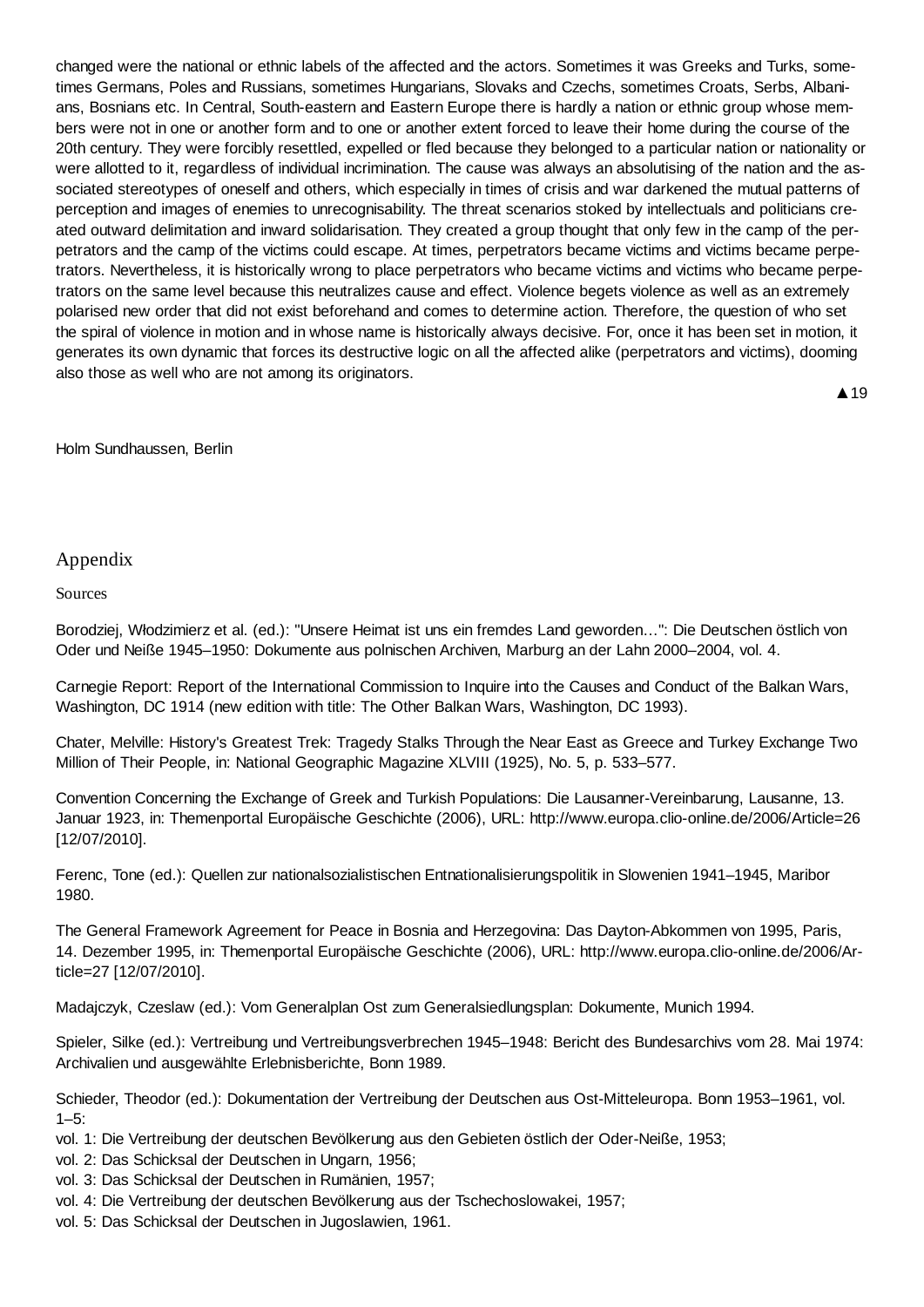Bibliography

Aly, Götz: "Endlösung": Völkerverschiebung und der Mord an den europäischen Juden, Frankfurt am Main 1995.

Aust, Stefan et al. (ed.): Die Flucht: Über die Vertreibung der Deutschen aus dem Osten, Bonn 2005.

Baberowski, Jörg: Diktaturen der Eindeutigkeit: Ambivalenz und Gewalt im Zarenreich und in der frühen Sowjetunion, in: idem (ed.): Moderne Zeiten? Krieg, Revolution und Gewalt im 20.°Jahrhundert, Göttingen 2006, pp. 37–59.

Bachmann, Klaus et al. (ed.): Verlorene Heimat: Die Vertreibungsdebatte in Polen, Bonn 1998.

Bade, Klaus J. et al. (ed.): Enzyklopädie Migration in Europa: Vom 17. Jahrhundert bis zur Gegenwart, 2. ed., Paderborn et al. 2008.

idem: Europa in Bewegung: Migration vom späten 18. Jahrhundert bis zur Gegenwart, Munich 2000.

Beer, Mathias (ed.): Auf dem Weg zum ethnisch reinen Nationalstaat? Europa in Geschichte und Gegenwart, 2. ed., Tübingen 2007.

Bell-Fialkoff, Andrew: Ethnic Cleansing, New York, NY 1996.

Benthin, Madlen: Die Vertreibung der Deutschen aus Ostmitteleuropa: Deutsche und tschechische Erinnerungskulturen im Vergleich, Hannover 2007.

Benz, Wolfgang: Ausgrenzung, Vertreibung, Völkermord: Genozid im 20. Jahrhundert, Munich 2006.

idem (ed.): Die Vertreibung der Deutschen aus dem Osten: Ursachen, Ereignisse, Folgen, Frankfurt am Main 1985.

Bessel, Richard et al. (ed.): Removing Peoples: Forced removal in the modern world, Oxford 2009.

Bethke, Carl: Deutsche und ungarische Minderheiten in Kroatien und der Vojvodina 1918–1941: Identitätsentwürfe und ethnopolitische Mobilisierung, Wiesbaden 2009.

Bingen Dieter et al. (ed.): Vertreibungen europäisch erinnern? Historische Erfahrungen – Vergangenheitspolitik – Zukunftskonzeptionen, Wiesbaden 2003.

Brandes, Detlef et al. (ed.): Lexikon der Vertreibungen: Deportation, Zwangsaussiedlung und ethnische Säuberung im Europa des 20. Jahrhunderts, Vienna etc. 2010.

idem et al. (ed.): Erzwungene Trennung: Vertreibungen und Aussiedlungen in und aus der Tschechoslowakei 1938–1947 im Vergleich mit Polen, Ungarn und Jugoslawien, Essen 1999.

idem: Der Weg zur Vertreibung 1938–1945: Pläne und Entscheidungen zum "Transfer" der Deutschen aus der Tschechoslowakei und aus Polen, 2nd ed., Munich 2005.

Brumlik, Micha: Wer Sturm sät: Die Vertreibung der Deutschen, Berlin 2005.

Brunnbauer, Ulf et al. (ed.): Definitionsmacht, Utopie, Vergeltung: "Ethnische Säuberungen" im östlichen Europa des 20. Jahrhunderts, Münster 2006.

Carmichael, Cathie: Ethnic Cleansing in the Balkans: Nationalism and the Destruction of Tradition, London et al. 2002.

Ciesielski, Stanislaw (ed.): Umsiedlung der Polen aus den ehemaligen polnischen Ostgebieten nach Polen in den Jahren 1944–1947, ed. and rev. of the German version by Klaus-Peter Friedrich, Marburg etc. 2006.

Clark, Bruce: Twice a Stranger: How mass expulsion forged modern Greece and Turkey, London 2007.

Danyel, Jürgen / Ther, Philipp : Flucht und Vertreibung in europäischer Perspektive, in: Zeitschrift für Geschichtswissenschaft 51 (2003), issue 1.

Dornemann, Axel: Flucht und Vertreibung aus den ehemaligen deutschen Ostgebieten in Prosaliteratur und Erlebnisbericht seit 1945, Stuttgart 2005.

Esch, Michael G.: "Gesunde Verhältnisse": Deutsche und polnische Bevölkerungspolitik in Ostmitteleuropa 1939–1950,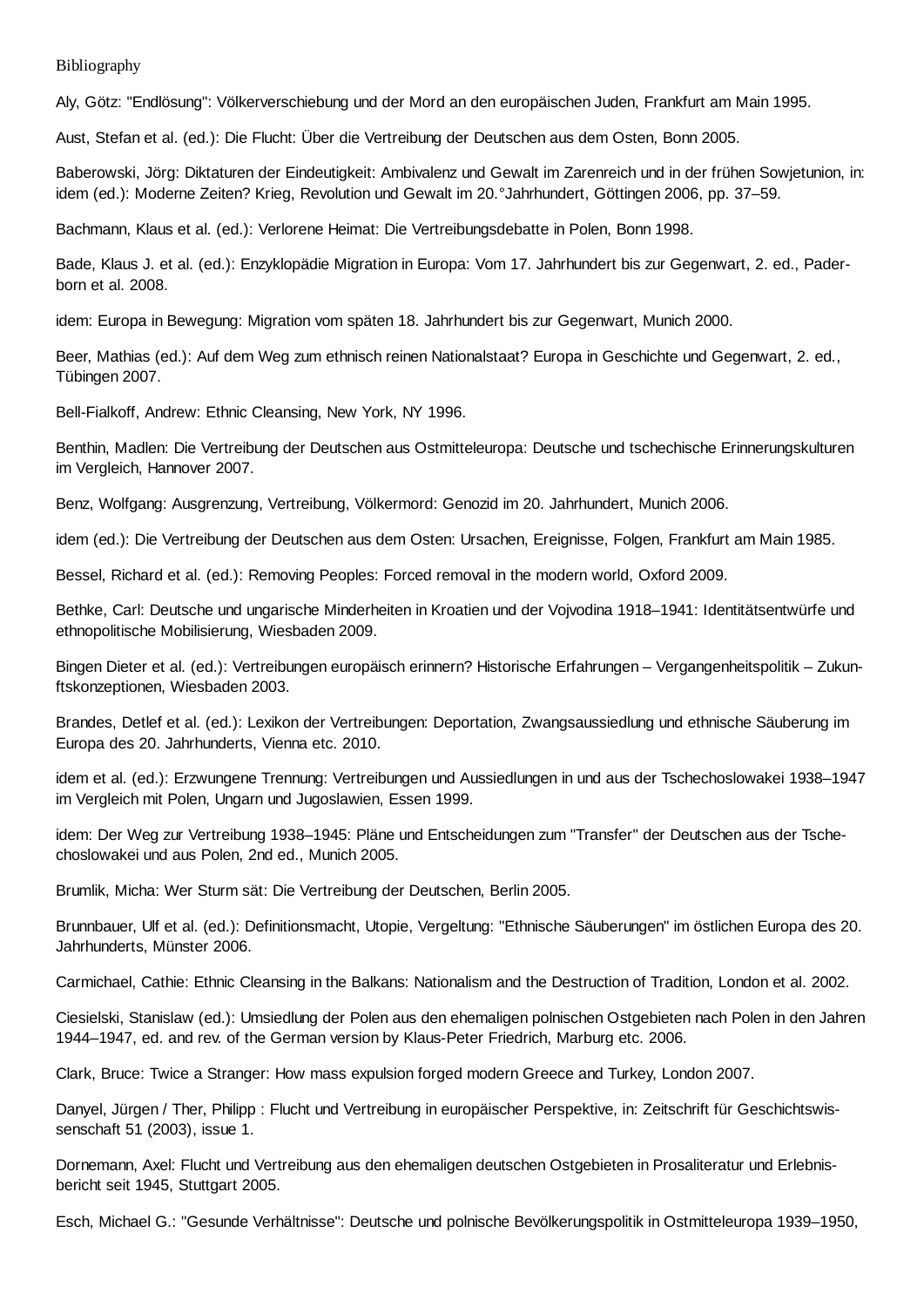Marburg an der Lahn 1998.

Fahlbusch, Michael: Wissenschaft im Dienst der nationalsozialistischen Politik? Die Volksdeutschen Forschungsgemeinschaften von 1931–1945, Baden-Baden 1998.

Faulenbach, Bernd et al. (ed.): Zwangsmigration in Europa: Zur wissenschaftlichen und politischen Auseinandersetzung um die Vertreibung der Deutschen aus dem Osten, Essen 2005.

Frank, Matthew: Expelling the Germans: British opinion and post-1945 population transfer in context, Oxford 2008.

Franzen, K. Erik / Lemberg, Hans: Die Vertriebenen: Hitlers letzte Opfer, Munich 2002.

Glotz, Peter: Die Vertreibung: Böhmen als Lehrstück, Berlin 2005.

Haar, Ingo et al. (ed.): German Scholars and Ethnic Cleansing, 1919–1945, New York etc. 2005.

Hahn, Sylvia et al. (ed.): Ausweisung, Abschiebung, Vertreibung in Europa: 16.–20. Jahrhundert, Innsbruck 2006.

Haslinger, Peter et al. (ed.): Diskurse über Zwangsmigrationen in Zentraleuropa: Geschichtspolitik, Fachdebatten, literarisches und lokales Erinnern seit 1989, Munich 2008.

Hecker, Hellmuth: Die Umsiedlungsverträge des Deutschen Reiches während des Zweiten Weltkrieges, Hamburg 1971.

Heckmann, Friedrich: Ethnische Minderheiten, Volk und Nation: Soziologie inter-ethnischer Beziehungen, Stuttgart 1992.

Heinemann, Isabel: "Rasse, Siedlung, deutsches Blut": Das Rasse- und Siedlungshauptamt der SS und die rassenpolitische Neuordnung Europas, Göttingen 2003.

idem et al. (ed.): Wissenschaft – Planung – Vertreibung: Neuordnungskonzepte und Umsiedlungspolitik im 20. Jahrhundert, Stuttgart 2006.

Henckaerts, Jean-Marie: Mass Expulsions in Modern International Law and Practice, The Hague etc. 1995.

Hettling, Manfred (ed.): Volksgeschichten im Europa der Zwischenkriegszeit, Göttingen 2003.

Hirschon, Renée (ed.): Crossing the Aegean: An appraisal of the 1923 compulsory population exchange between Greece and Turkey, New York etc. 2006.

Hopfer, Ines: Geraubte Identität: Die gewaltsame "Eindeutschung" von polnischen Kindern in der NS-Zeit, Vienna 2010.

Hroch, Miroslav: Das Europa der Nationen: Die moderne Nationsbildung im europäischen Vergleich, Göttingen 2005.

Janjetović, Zoran: Between Hitler and Tito: The Disappearance of the Voivodina Germans, Belgrade 2005.

Jochem, Gerhard et al. (ed.): Entrechtung, Vertreibung, Mord: NS-Unrecht in Slowenien und seine Spuren in Bayern 1941–1945, Berlin 2005.

Kimminich, Otto: Der Schutz ethnischer Minderheiten in Westeuropa, in: Georg Brunner et al. (ed.): Minderheitenschutz in Europa: Vorträge und Diskussionsbeiträge auf der Arbeitstagung am 12./13. Oktober 1984 in Würzburg, Heidelberg 1985, pp. 13–55.

Kochanowski, Jerzy et al. (ed.): Die "Volksdeutschen" in Polen, Frankreich, Ungarn und der Tschechoslowakei: Mythos und Realität, Osnabrück 2006.

Kontogiorgi, Elisabeth: Population exchange in Greek Macedonia: The rural settlement of refugees, 1922–1930, Oxford 2006.

Kruke, Anja (ed.): Zwangsmigration und Vertreibung: Europa im 20. Jahrhundert, Bonn 2006.

Kulischer, Eugene M.: The Displacement of Population in Europe, Montreal 1943.

idem: Europe on the Move: War and Population Changes, 1917–1947, New York, NY 1948.

Ladas, Stephen: The Exchange of Minorities: Bulgaria, Greece and Turkey, New York, NY 1932.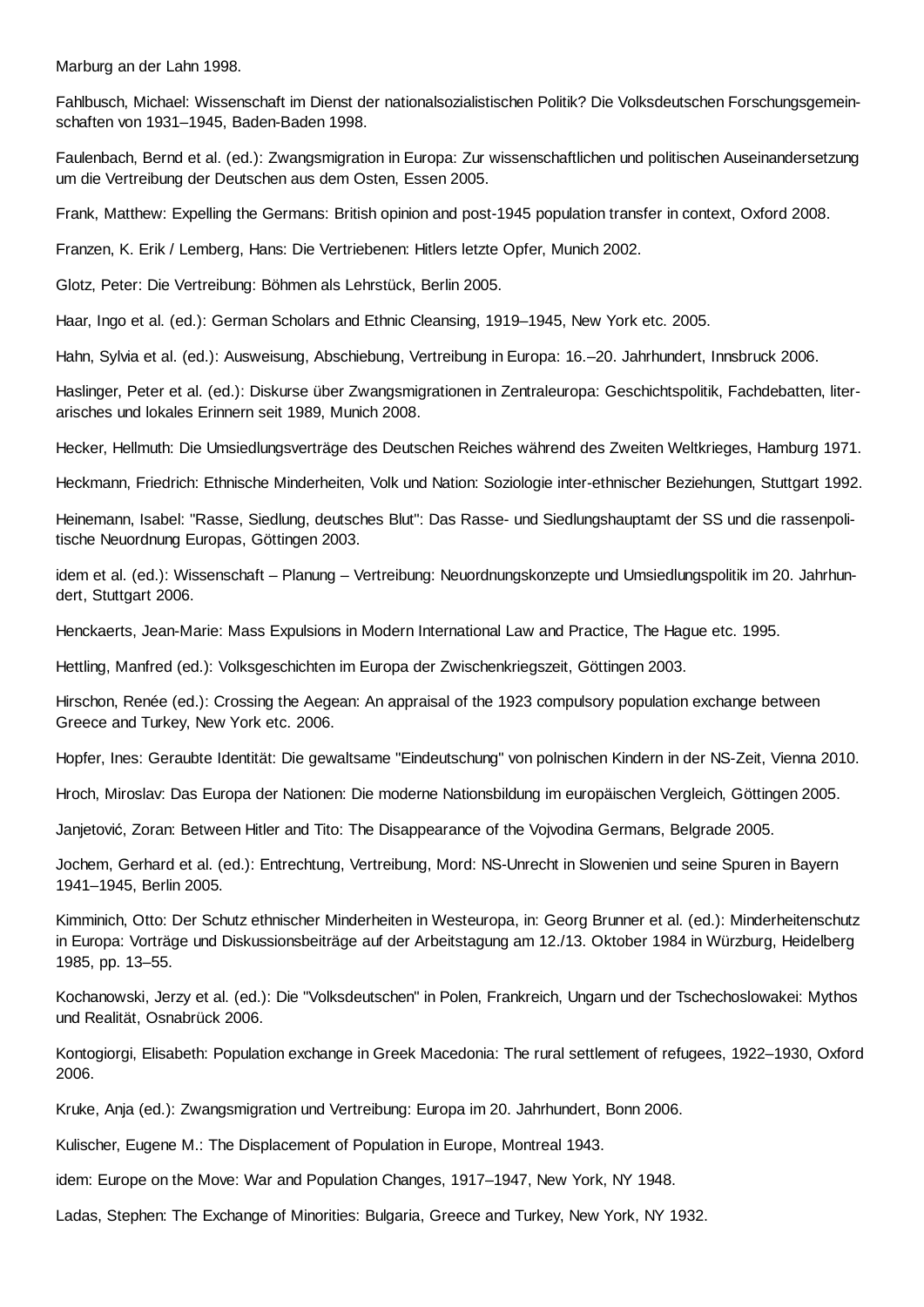Lemberg Hans: "Ethnische Säuberung": Ein Mittel zur Lösung von Nationalitätenproblemen?, in: Aus Politik und Zeitgeschichte 46 (1992), pp. 27–38.

Lieberman, Benjamin: Terrible Fate: Ethnic Cleansing in the Making of Modern Europe, Chicago, IL 2006.

Luft, Robert (rev..): Arbeitsbibliographie zur Geschichte von Vertreibung und Aussiedlung der Deutschen aus den böhmischen Ländern bzw. der Tschechoslowakei, Collegium Carolinum, München, online: http://www.collegium-carolinum.de/doku/lit/bibl-vertreibung.htm [15/02/2010].

Mann, Michael: Die dunkle Seite der Demokratie: Eine Theorie der ethnischen Säuberung, Hamburg 2007.

Melville, Ralph (ed.): Zwangsmigrationen im mittleren und östlichen Europa: Völkerrecht – Konzeptionen – Praxis (1938–1950), Mainz 2007.

Mulaj, Kledja: Politics of Ethnic Cleansing: Nation-state building and provisions of in/security in twentieth-century Balkans, Lanham 2008.

Müller, Dietmar: Staatsbürger auf Widerruf: Juden und Muslime als Alteritätspartner im rumänischen und serbischen Nationscode, Ethnonationale Staatsbürgerschaftskonzepte 1878–1941, Wiesbaden 2005.

Naimark, Norman M.: Flammender Hass: Ethnische Säuberung im 20. Jahrhundert, Munich 2004.

Nitschke, Bernadetta: Vertreibung und Aussiedlung der deutschen Bevölkerung aus Polen 1945–1949, Munich 2003.

Pentzopoulos, Dimitri: The Balkan Exchange of Minorities and its Impact on Greece, Paris et al. 1962.

Petropoulos, John A.: The Compulsory Exchange of Populations: Greek-Turkish Peace Making, 1922–1930, in: Byzantine and Modern Greek Studies 2 (1976), pp. 135–160.

Piskorski, Jan M.: Vertreibung und deutsch-polnische Geschichte: Eine Streitschrift, 2. ed. Osnabrück 2007.

Pohl, Otto J.: Ethnic Cleansing in the USSR, 1937–1949, London et al. 1999.

Polian, Pavel: Against their Will: The History and Geography of Forced Migrations in the USSR, Budapest 2004.

Redecker, Nils von: Die polnischen Vertreibungsdekrete und die offenen Vermögensfragen zwischen Deutschland und Polen, 2. ed. Frankfurt am Main et al. 2004.

Rössler, Mechthild et al. (ed.): Der "Generalplan Ost": Hauptlinien der nationalsozialistischen Planungs- und Vernichtungspolitik, Berlin 1993.

Rohlíková, Slavěna (rev.): Die Zwangsaussiedlung der Deutschen und ihre Widerspiegelung in den gegenwärtigen tschechisch-deutschen Beziehungen, online: http://www.zeitgeschichte-online.de/site/40208167/default.aspx [15.02.2010].

Schechtman, Joseph B.: European Population Transfers 1939–1945, New York, NY 1946 (2. ed. 1970).

idem: *Postwar Population* Transfers in Europe 1945–1955, Philadelphia, PA 1962.

Schuster, Hans-Werner et al. (ed.): Deportation der Südostdeutschen in die Sowjetunion 1945–1949, München 1999.

Sienkiewicz, Witold et al. (ed.): Zwangsumsiedlung, Flucht und Vertreibung 1939–1959: Atlas zur Geschichte Ostmitteleuropas, Bonn 2009 (also published with the title: Illustrierte Geschichte der Flucht und Vertreibung: Mittel- und Osteuropa 1939 bis 1959, Augsburg 2009).

Slapnicka, Helmut: Die rechtlichen Grundlagen für die Behandlung der Deutschen und Magyaren in der Tschechoslowakei 1945–1948, Munich 1999.

StanČk, Tomáš: Verfolgung 1945 : Die Stellung der Deutschen in Böhmen, Mähren und Schlesien (außerhalb der Lager und Gefängnisse), Vienna etc. 2002.

Strobel, Thomas et al. (ed.): Das Thema Vertreibung und die deutsch-polnischen Beziehungen in Forschung, Unterricht und Politik, Hannover 2008.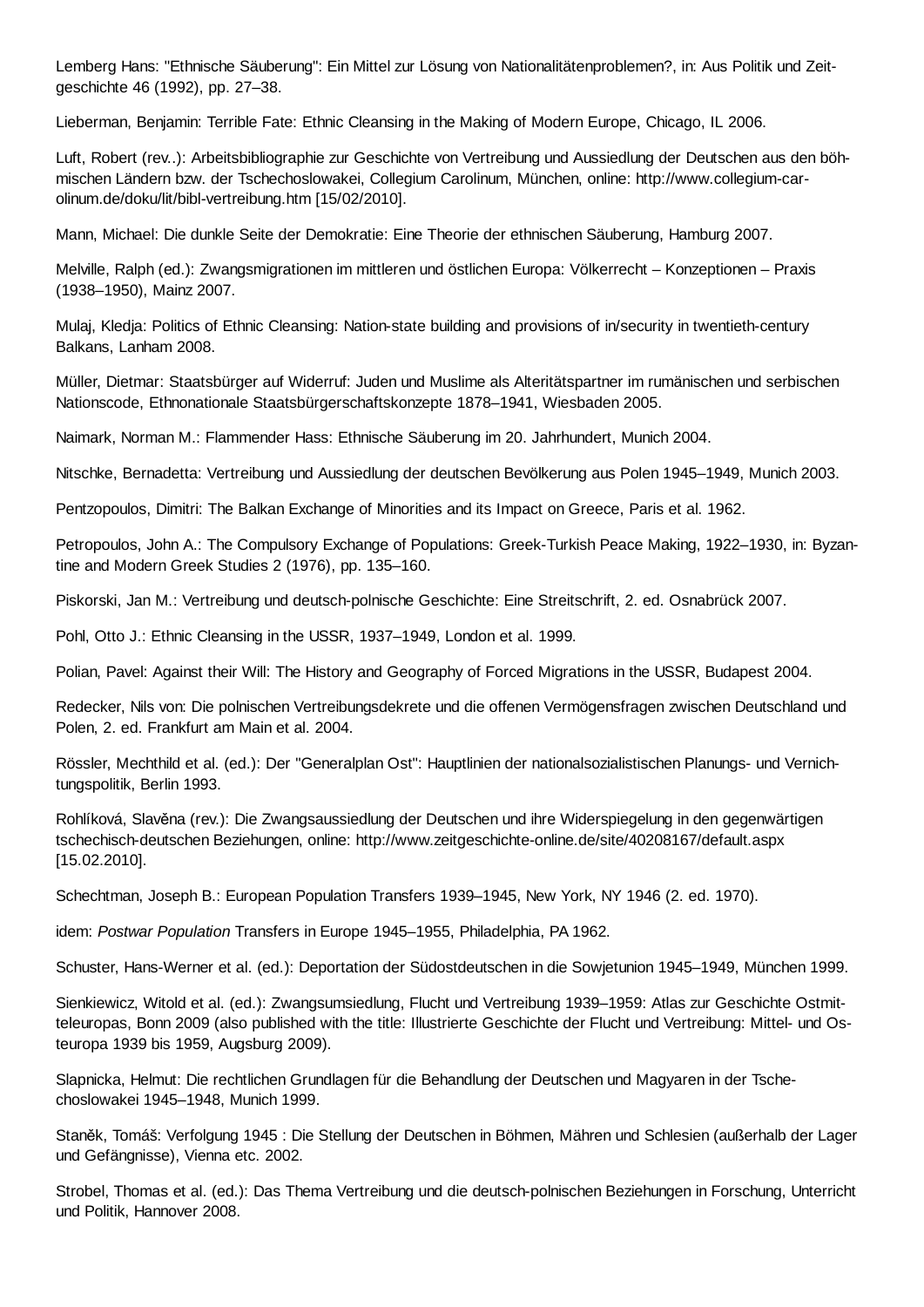Struve, Kai et al. (ed.): Die Grenzen der Nationen: Identitätenwandel in Oberschlesien in der Neuzeit, Marburg 2002.

Sundhaussen, Holm: Bevölkerungsverschiebungen in Südosteuropa seit der Nationalstaatswerdung (19./20. Jahrhundert), in: Comparativ 6 (1996), 1, pp. 25–40.

idem: Von "Lausanne" nach "Dayton": Ein Paradigmenwechsel bei der Lösung ethnonationaler Konflikte, in: Themenportal Europäische Geschichte (2006), online: http://www.europa.clio-online.de/2006/Article=79 [15.02.2010].

idem: Staatsbildung und ethnisch-nationale Gegensätze in Südosteuropa, in: Aus Politik und Zeitgeschichte 10–11 (2003), pp. 3–9, online: http://www.bpb.de/popup/popup\_druckversion.html?guid=BMMNP2 [15/02/2010].

idem: Unerwünschte Staatsbürger: Grundzüge des Staatsangehörigkeitsrechts in den Balkanländern und Rumänien, in: Conrad, Christoph et al. (ed.): Staatsbürgerschaft in Europa: Historische Erfahrungen und aktuelle Debatten, Hamburg 2001, pp. 193–215.

Ther, Philipp: Deutsche und polnische Vertriebene: Gesellschaft und Vertriebenenpolitik in der SBZ/DDR und in Polen 1945–1956, Göttingen 1998.

idem et al. (ed.): Redrawing Nations: Ethnic Cleansing in East-Central Europe 1944–1948*,* Lanham 2001.

Thum, Gregor: Die fremde Stadt: Breslau 1945, Berlin 2003.

Timmermann, Heiner (ed.): Die Beneš-Dekrete: Nachkriegsordnung oder ethnische Säuberung: Kann Europa eine Antwort geben?, Münster 2005.

Tóth, Agnes: Migrationen in Ungarn 1945–1948: Vertreibung der Ungarndeutschen, Binnenwanderungen und slowakisch-ungarischer Bevölkerungsaustausch, Munich 2001.

Troebst, Stefan: Vom Bevölkerungstransfer zum Vertreibungsverbot – eine europäische Erfolgsgeschichte?, in: Transit: Europäische Revue 36 (2008/09), pp. 158–182.

idem (ed.): Vertreibungsdiskurs und europäische Erinnerungskultur: Deutsch-polnische Initiativen zur Institutionalisierung: Eine Dokumentation, Osnabrück 2006.

Trubeta, Sevasti: Physical Anthropology, Race and Eugenics in Greece (1880s–1970s): The Science – The Actors – The Ideas, Habilitation thesis at the FU Berlin 2010 [in progress].

Urban, Thomas: Der Verlust: Die Vertreibung der Deutschen und Polen im 20. Jahrhundert, Munich 2006.

Vardy, Stephen B. et al. (ed.): Ethnic Cleansing in Twentieth Century Europe, Boulder, CO 2003

Wasser, Bruno: Himmlers Raumplanung im Osten: Der Generalplan Ost in Polen 1940–1944, Basel etc. 1994.

Wilkinson, Henry R.: Maps and Politics: A review of the ethnographic cartography of Macedonia, Liverpool 1951.

Zelepos, Ioannis: Die Ethnisierung griechischer Identität 1870–1912: Staat und private Akteure vor dem Hintergrund der "Megali Idea", Munich 2002.

Notes

- 1. ^ Cf. Hahn et al., Ausweisung 2006; Bader et al., Enzyklopädie Migration 2008; Bessel et al., Removing Peoples 2009.
- 2. ^ Regarding the different terms used from country to country and the debates regarding interpretative authority on forced migrations in national "memorial cultures", school books etc. cf. i.a. Bachmann et al., Verlorene Heimat 1998; Bingen et al., Vertreibungen 2003; Faulenbach et al., Zwangsmigrationen 2005; Troebst, Vertreibungsdiskurs 2006; Benthin, Vertreibung 2007; Piskorski, Vertreibung 2007; Strobel et al., Thema Vertreibung 2008; Haslinger et al., Diskurse 2008.
- 3. ^ Since the post-Yugoslav wars, studies on ethnic cleansing have developed into an independent field of research. The subject of these studies are not only the events in the former Yugoslavia but also ethnic cleansing events in other parts of Europe at other points in time. Cf. i.a. Bell-Fialkoff, Ethnic Cleansing 1996; Pohl, Ethnic Cleansing 1999; Ther et al., Redrawing Nations 2001; Carmichael, Ethnic Cleansing 2002; Vardy et al., Ethnic Cleansing 2003; Naimark, Flammender Hass 2004; Brunnbauer et al., Definitionsmacht 2006; Lieberman, Terrible Fate 2006.
- ^ 4. Cf. i.a. Beer, Nationalstaat? 2007.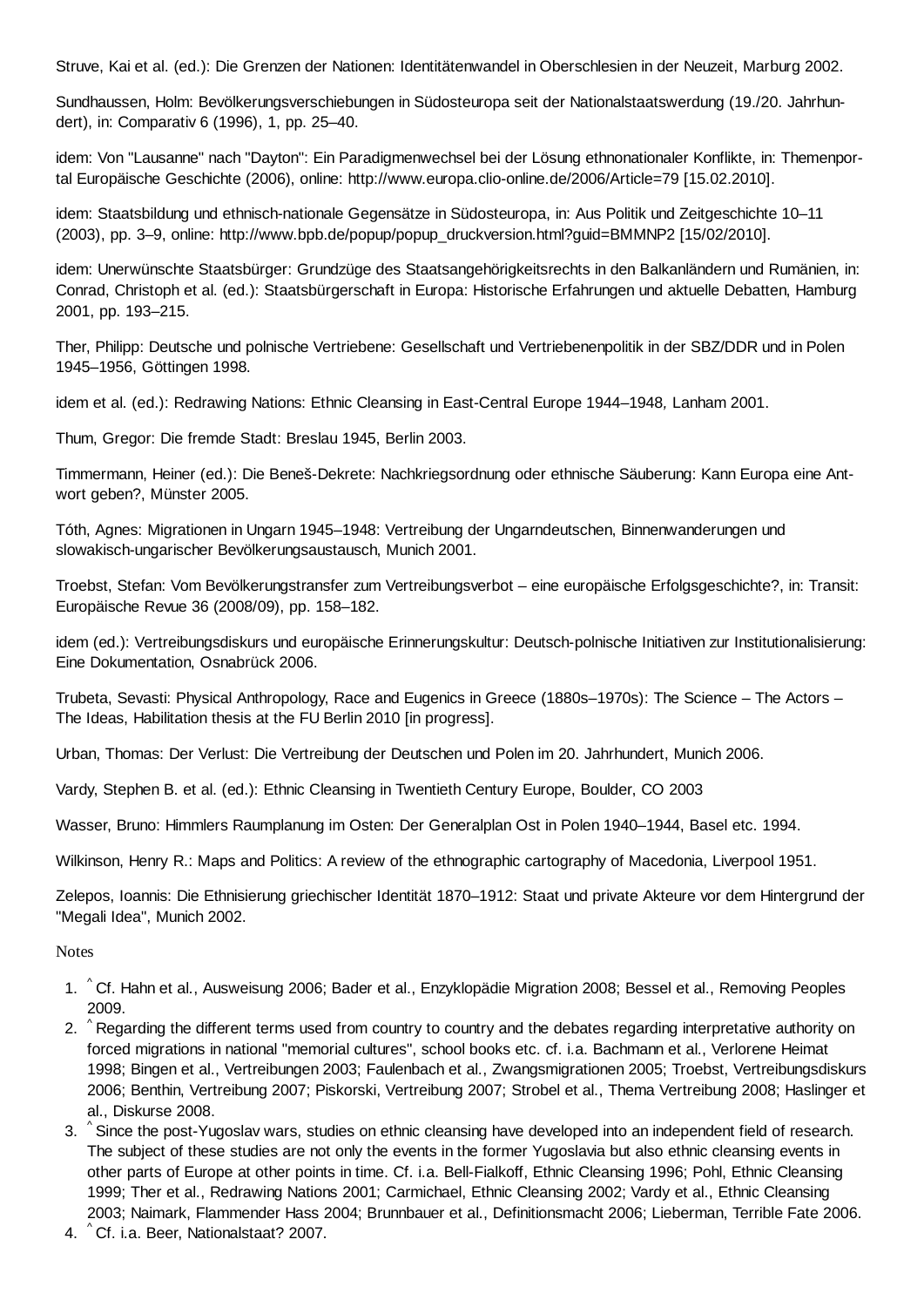- 5. ^Cf. Haar et al., German Scholars 2005.
- 6. ^This also includes those parts of Italy that belonged to the Habsburg Empire and the borderland between Finland and the Soviet Union.
- 7. ^ A systematic comparative overview of the nation forming processes in Europe is provided by Hroch, Europa der Nationen 2005.
- 8. ^ "The people' were conceived as an ethnic community. Likewise, the term 'citizenship', which is actually without any ethnic dimension, was coloured towards 'ethnic affiliation'." [Translated by M.O.]. Kimminich, Schutz ethnischer Minderheiten 1985, p. 18f.
- 9.  $\degree$  "It cannot be allowed beyond a doubt that in any nation another nation exists; it is required beyond a doubt that those ... who have promoted this decomposition are eliminated: It is the right of every people to be master of its own territory, to live for itself and not for foreigners. " [Translated by M.O.]. Quoted according to Heckmann, Ethnische Minderheiten 1992, p. 45.
- 10. ^ Nation formation among "ethnic Germans" was mostly only completed in the interwar period and with massive involvement of "Imperial German" agents. Cf. As an example: Bethke, Deutsche und ungarische Minderheiten 2009, esp. Chap. V: Auf dem Weg in die "volksdeutsche Parallelgesellschaft"?, pp. 381ff. Also Kochanowski, "Volksdeutsche" 2006.
- 11. <sup>^</sup> Cf. i.a. Fahlbusch, "Volksdeutsche Forschungsgemeinschaften" 1998; Hettling, Volksgeschichten 2003.
- 12. ^ The "theory of the lost language" enjoyed great popularity, e.g. among Greek nationalists, since the end of the 19th century because it made possible reclaiming even the Slavic-speaking population (e.g. in Macedonia) as "actual" Greeks. Cf. Zelepos, Ethnisierung griechischer Identität 2002. Regarding the efforts of Greek anthropologists and race theoreticians to prove the continuity of Greeks from Antiquity to the Present, cf. Trubeta, Physical Anthropology, Race and Eugenics in Greece 2010 [in progress].
- $\hat{}$  This objective was served i.a. by the Germanisation, Romanisation, Magyarisation or Bulgarisation measures in the territories annexed by Germany and its allies during the Second World War. The Nazi ethnic and race politicians developed for this purpose a scurrilous classification scheme for inclusion ("capable of Germanisation") and exclusion. Cf. Heinemann, "Rasse, Siedlung, deutsches Blut" 2003; Hopfer, Geraubte Identität 2010; also Ferenc, Quellen 1980. 13.
- 14. ^ The Bosnian Muslims, who speak the same language as their Serbian and Croatian neighbours but (voluntarily or due to force) converted to Islam under Ottoman rule, are a striking example. For decades, they were claimed by Serbian and Croatian nationalists as "actual" Serbs or Croats (with the "wrong" belief). But after the majority of Muslims could not be permanently assimilated, they were branded as "traitors" and "collaborators" with the former "occupying power".
- 15. ^ A systematic comparative analysis of the exclusion of Jews and Muslims by means of two examples are provided by Müller, Staatsbürger auf Widerruf 2005. Cf. also Sundhaussen, Unerwünschte Staatsbürger 2001.
- 16. ^ Upper Silesia and the Macedonian area divided since 1913 between Greece, Serbia and Bulgaria shall be mentioned as representatives for many other regions. Cf. Struve, Kai et al., Grenzen der Nationen 2002; Wilkinson, Maps and Politics 1951.
- 17. ^ This applies, for example, to the migrations between the successor states of the great empires immediately after the First World War but also to the various emigration waves of the interwar period and after the Second World War, e.g. of Turks from Bulgaria, of Turks and other Muslims from the rest of the Balkan region, of South Tyrolians from Italy, of Germans from Romania etc. The following will usually omit specific demonstrations because this would force the article to exceed its length. Regarding forced migrants cf. Brandes et al., Lexikon der Vertreibungen 2010.
- 18. Carnegie Report 1914.
- 19. ^ Regarding this and the following, cf. the sources with commentaries in Sundhaussen, "Lausanne" "Dayton" 2006.
- 20. ^The persons affected by the population shift ("emigrants") were not determined by their language or their national self-identification (which probably was uncertain in many cases), but according to their religious affiliation (as was the case in the tax surveys and censuses of the Ottoman Empire). However, the Orthodox believers were by far mostly ethnic Greeks. Regarding the details, cf. also Ladas, Exchange 1932; Pentzopoulos, Balkan Exchange 1976; Hirschon, Crossing the Aegean 2006; Kontogiogi, Population Exchange 2006; Clark, Twice a Stranger 2007.
- 21. ^ Cf. i.a. Lemberg, "Ethnische Säuberung" 1992; Convention Concerning the Exchange of Greek and Turkish Populations: The Lausanne agreement, Lausanne, 13. Januar 1923, in: Themenportal Europäische Geschichte (2006), URL: http://www.europa.clio-online.de/2006/Article=79 [15.02.2010].
- 22. ^Chater, History's Greatest Trek 1925, p. 533.
- 23. ^ Regarding the prior history and the start of the ethnification of national awareness in Russia, cf. Baberowski, Diktaturen der Eindeutigkeit 2006.
- 24. ^ Polian, Against their Will 2004.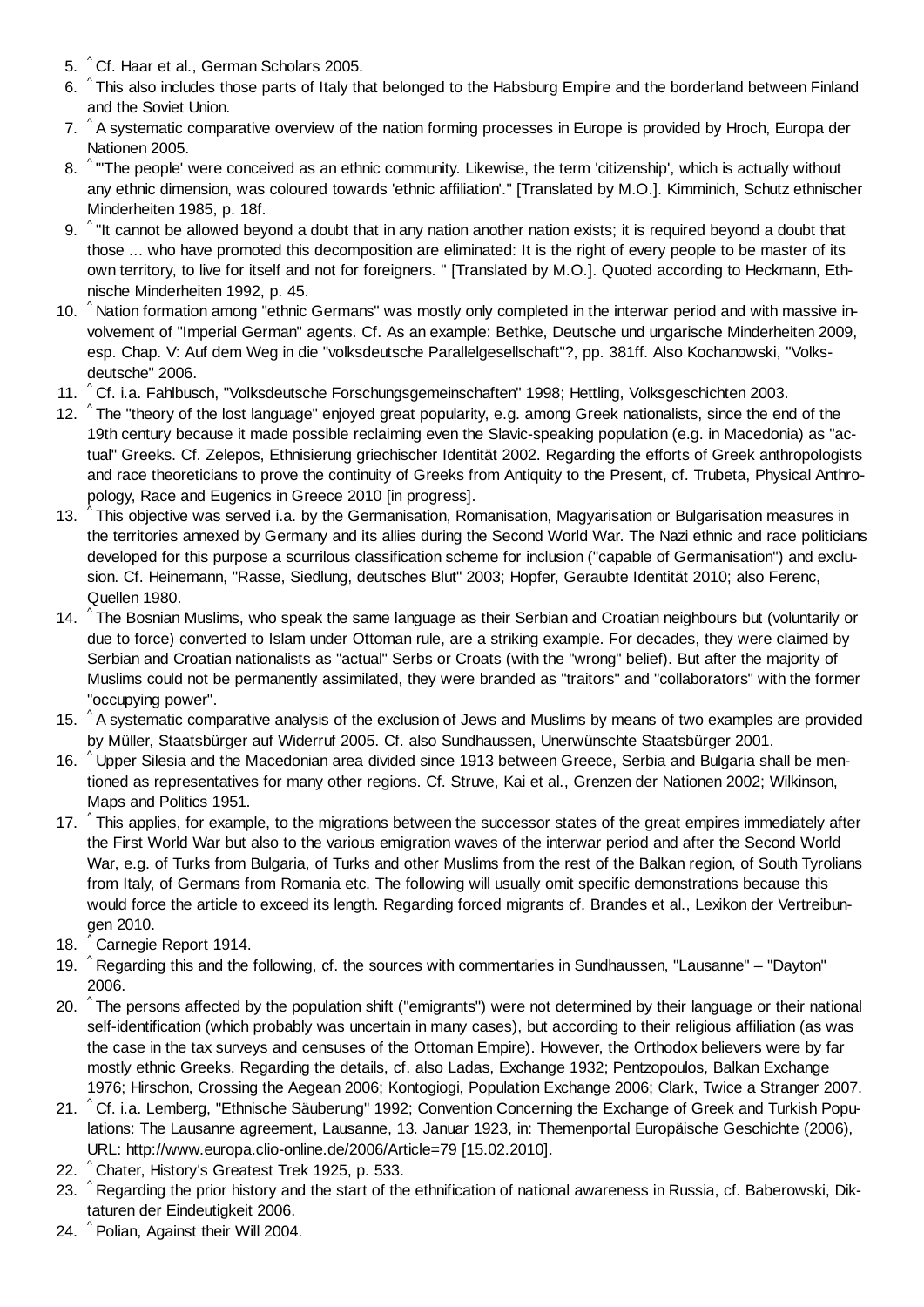- 25. ^Cf. Rössler et al., "Generalplan Ost" 1993; Wasser, Hitlers Raumplanung 1994; Madajczyk, Generalplan Ost 1994; Haar et al., German Scholars 2005; Heinemann et al., Wissenschaft – Planung – Vertreibung 2006.
- 26. <sup>^</sup> Cf. Hecker, Umsiedlungsverträge 1971.
- 27. ^ Thus, for example, Serbs in the "Independent State of Croatia", who were expelled or murdered by the Croat Ustasha or fled into the German-occupied territory of Serbia.
- 28. ^ Cf. In detail Brandes, Weg zur Vertreibung 2005. Cf. also Frank, Expelling the Germans 2008.
- 29. ^A selection of important sources and documents is also found in Schieder, Dokumentation 1953–1961; Spieler, Vertreibung 1989 and Borodziej et al. "Unsere Heimat" 2000–2004. Regarding the scholarly literature, cf. the selection in the bibliography.
- ^ 30. Franzen et al., Vertriebene 2002.
- 31. ^The General Framework Agreement for Peace in Bosnia and Herzegovina: Das Dayton-Abkommen von 1995, Paris, 14. Dezember 1995, in: Themenportal Europäische Geschichte (2006), URL: http://www.europa.clio-online.de/2006/Article=27 [12/07/2010].
- ^ 32. Cf. Troebst, Vom Bevölkerungstransfer zum Vertreibungsverbot 2008/2009.
- 33. ^ The return of expellees and refugees to their areas of origin is proceeding only hesitantly, especially where the returnees constitute a national minority. Apart from the uncertainty and anxieties of the potential returnees, insufficient governmental preparations of the concerned states (Croatia, Bosnia-Herzegovina, Kosovo) and unresolved property questions constitute difficult to overcome barriers.

This text is licensed under: CC by-nc-nd - Attribution, Noncommercial, No Derivative Works

Translated by: Michael Osmann Editor: Stefan Troebst Copy Editor: Jennifer Willenberg

DDC: 325 [Info  $\mathbb{Z}$ ]

#### **Citation**

Sundhaussen, Holm: Forced Ethnic Migration, in: European History Online (EGO), published by the Institute of European History (IEG), Mainz 2010-12-03. URL: http://www.ieg-ego.eu/sundhaussenh-2010-en URN: urn:nbn:de:0159-20100921728 [YYYY-MM-DD].

When quoting this article please add the date of your last retrieval in brackets after the url. When quoting a certain passage from the article please also insert the corresponding number(s), for example 2 or 1-4.

**Link #ab**



 (http://www.ieg-ego.eu/en/mediainfo/west-bound-refugee-trek-1944?mediainfo=1& amp;width=900&height=500) West-bound refugee trek 1944

#### **Link #ad**

Racism (http://www.ieg-ego.eu/en/threads/europe-and-the-world/racism/boris-barth-racism)

#### **Link #ae**

Jewish Migration (http://www.ieg-ego.eu/en/threads/europe-on-the-road/jewish-migration/tobias-brinkmann-jewish-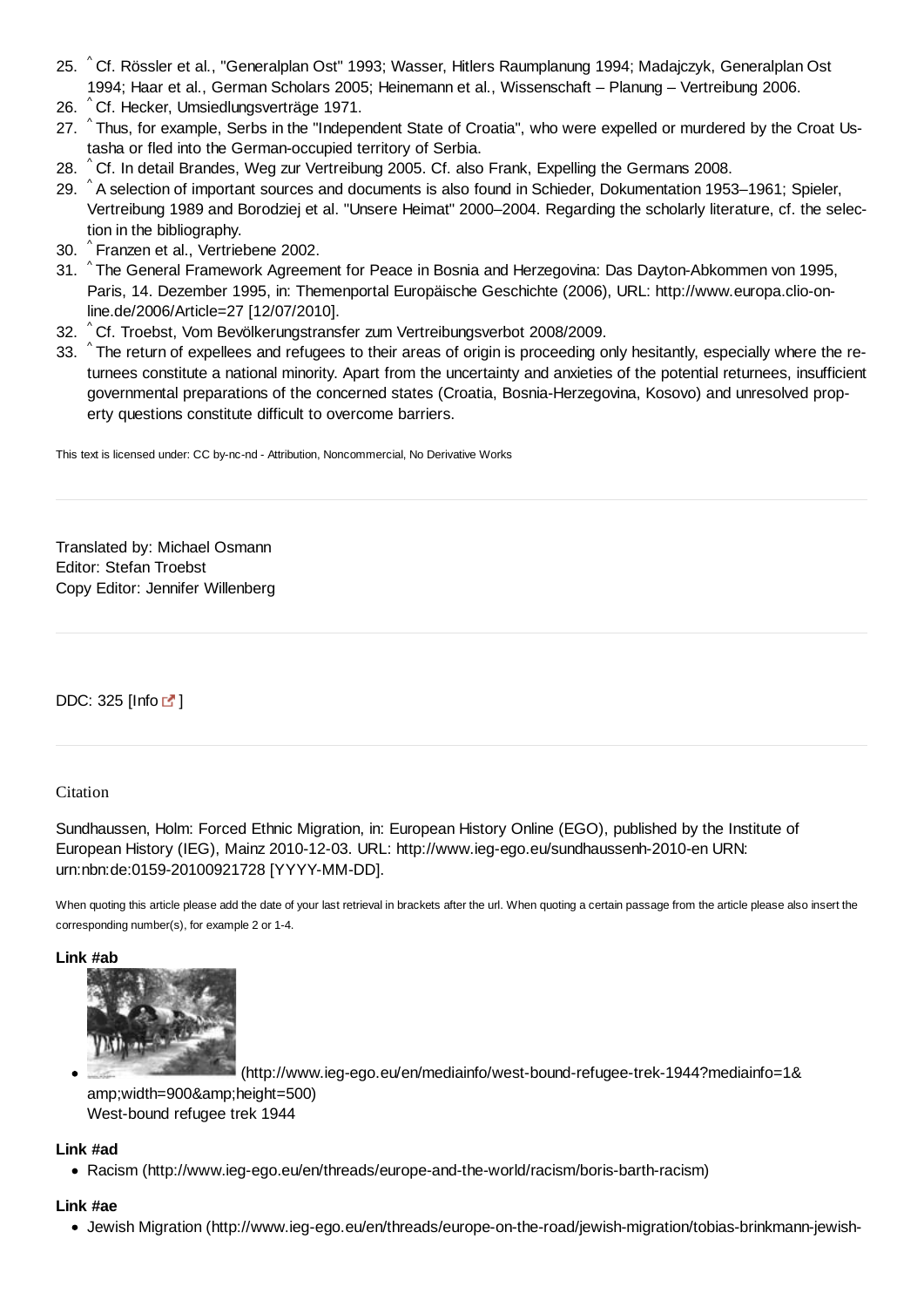## migration)

#### **Link #ah**



 (http://www.ieg-ego.eu/en/mediainfo/animated-map-of-europe-1914-1921-and-1949?mediainfo=1& width=900& height=500) Animated map of Europe 1914, 1921 and 1949

## **Link #ai**

Levée en Masse (http://www.ieg-ego.eu/en/threads/alliances-and-wars/war-as-an-agent-of-transfer/conscription /ambrogio-a-caiani-levee-en-masse)

## **Link #aj**

• Paul Anton de Lagarde (actually Bötticher, 1827–1891) VIAF (http://viaf.org/viaf/71399627) DNB [ (http://dnb.info/gnd/118725971) ADB/NDB (http://www.deutsche-biographie.de/pnd118725971.html)

## **Link #al**



 (http://www.ieg-ego.eu/en/threads/europe-on-the-road/resolveuid /bbaa343ffc8ce342bffd99200d6601b0?mediainfo=1&width=900&height=500) Refugee children during the Balkan Wars 1912/1913

#### **Link #am**

• Adolf Hitler (1889–1945) VIAF  $\mathbb{F}$  (http://viaf.org/viaf/38190770) DNB  $\mathbb{F}$  (http://d-nb.info/gnd/118551655) ADB/NDB (http://www.deutsche-biographie.de/pnd118551655.html)

#### **Link #an**

• Winston Churchill (1874–1965) VIAF **(http://viaf.org/viaf/94507588)** DNB [ (http://d-nb.info/gnd/118520776)

#### **Link #ao**



 (http://www.ieg-ego.eu/en/mediainfo/deutsch-sowjetischer-nichtangriffspakt-1939?mediainfo=1& amp;width=900&height=500)

Molotov–Ribbentrop Pact 1939

#### **Link #ap**

Konrad Meyer (1901–1973) VIAF  $\mathbb{F}$  (http://viaf.org/viaf/50029024) DNB  $\mathbb{F}$  (http://d-nb.info/gnd/119137348)



(http://www.ieg-ego.eu/en/threads/europe-on-the-road/resolveuid

/546e33e8c92bdb0c3d238757017fef87?mediainfo=1&width=900&height=500) Konrad Meyer (1901–1973)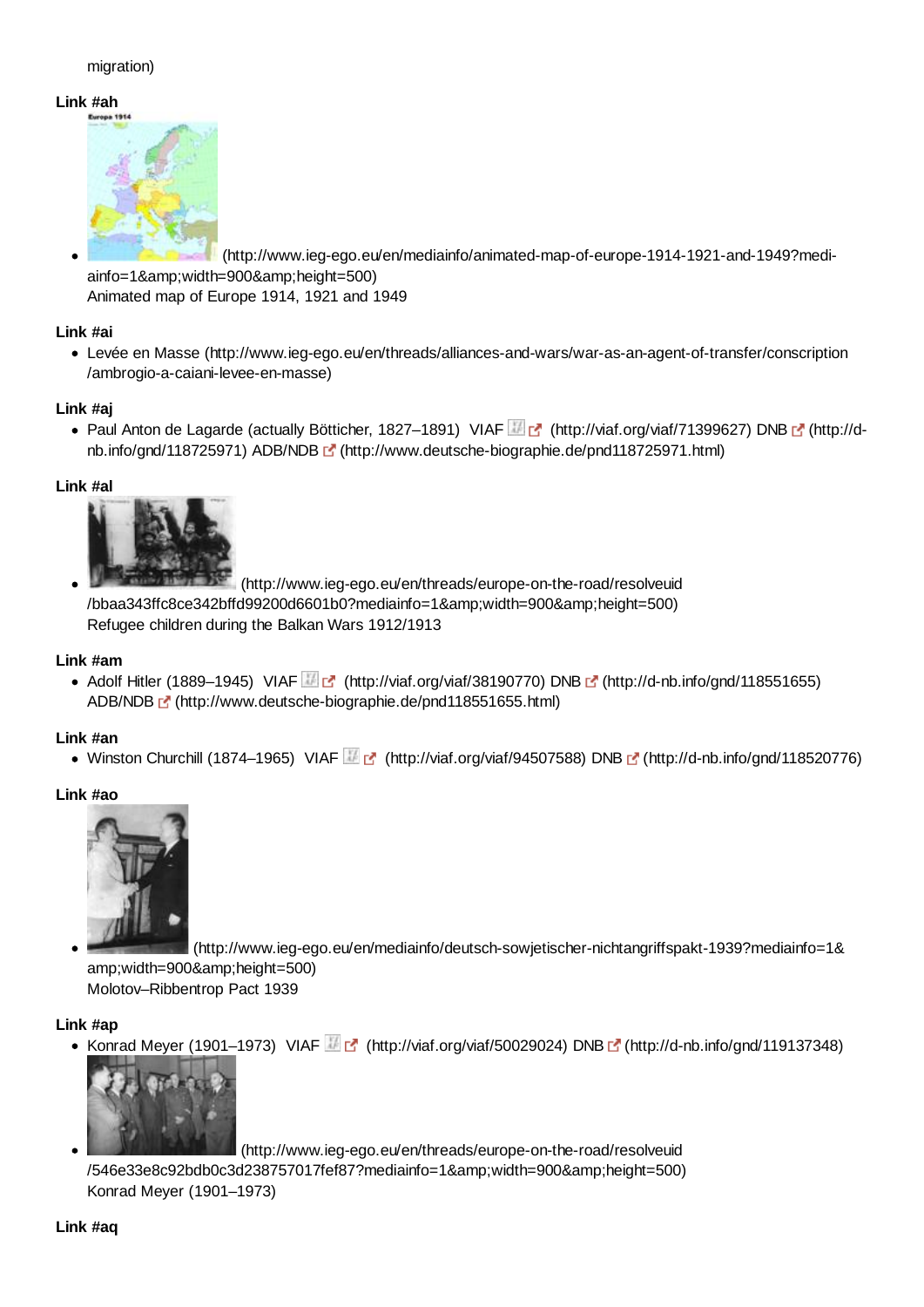• Heinrich Himmler (1900–1945) VIAF (http://viaf.org/viaf/34578034) DNB [ (http://d-nb.info/gnd/11855123X) ADB/NDB (http://www.deutsche-biographie.de/pnd11855123X.html)



 (http://www.ieg-ego.eu/en/threads/europe-on-the-road/resolveuid /1635e264b0c85caa68a459ee8234c787?mediainfo=1&width=900&height=500) Heinrich Himmler (1900–1945)

#### **Link #ar**



 (http://www.ieg-ego.eu/en/mediainfo/expulsion-of-poles-from-the-german-occupied-territories-in-1939?mediainfo=1&width=900&height=500) Expulsion of Poles from the German-occupied territories in 1939

#### **Link #as**



 (http://www.ieg-ego.eu/en/mediainfo/nazi-propaganda-map-on-the-origin-of-german-settlersin-the-occupied-polish-territories-1939?mediainfo=1&width=900&height=500) Nazi Propaganda Map on the Origin of German Settlers in the Occupied Polish Territories 1939



 (http://www.ieg-ego.eu/en/mediainfo/welcoming-of-the-one-millionth-resettled-personby-the-reichleiter-warthegau-in-1944?mediainfo=1&width=900&height=500)

Welcoming of the "one-millionth resettled person" by the "Reichleiter Warthegau" in 1944

#### **Link #at**



 (http://www.ieg-ego.eu/en/mediainfo/churchill-truman-and-stalin-during-the-potsdam-conference-in-1945?mediainfo=1&width=900&height=500)

Churchill, Truman and Stalin during the Potsdam Conference in 1945

#### **Link #au**



 (http://www.ieg-ego.eu/en/mediainfo/german-refugees-in-east-prussia-1945?mediainfo=1& amp;width=900&height=500) German refugees in East Prussia 1945